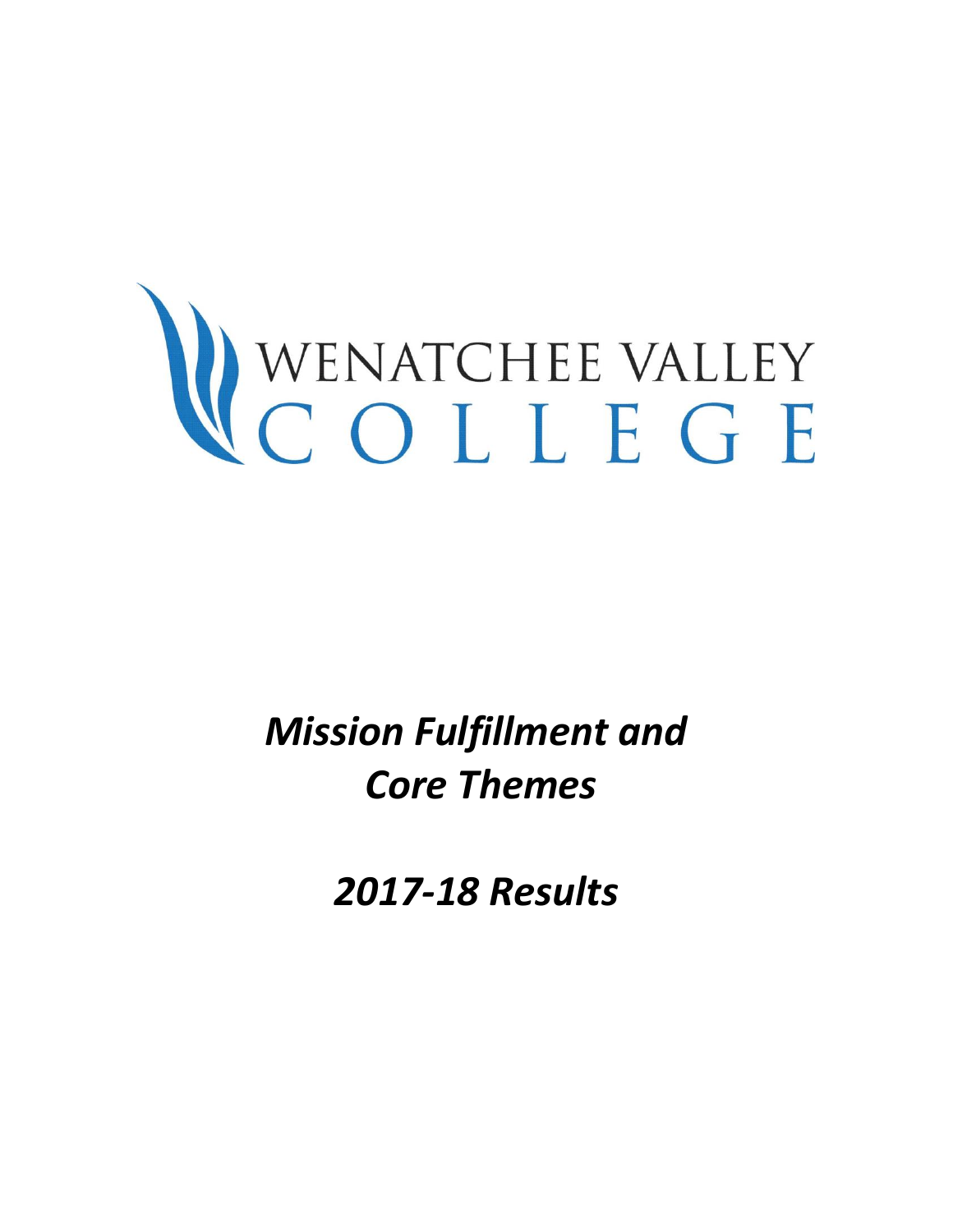### **Mission Fulfillment and Core Themes 2017-18**

These scorecards present data for indicators of mission fulfillment and core theme attainment compiled for the 2017-18 academic year.

### **Mission**

Wenatchee Valley College enriches North Central Washington by serving educational and cultural needs of communities and residents throughout the service area. The college provides high-quality transfer, liberal arts, professional/technical, basic skills and continuing education for students of diverse ethnic and economic backgrounds.

### **Core Themes**

# **Educational Achievement**

Students will achieve their goals for education and employment through preparation for successful transfer to the baccalaureate level, development of the professional/technical expertise for successful entry into the workforce, or proficiency in college readiness skills needed to pursue goals for further education and employment.

### **Support for Learning**

WVC's non-instructional programs and services will support students' attainment of their educational goals and promote access to all of the college's educational opportunities.

### **Responsiveness to Local Needs**

WVC's degrees, programs, courses and services will be responsive to local demand and community needs. WVC will actively seek community input through its foundations, advisory committees, and collaboration with external organizations.

### **Diversity and Cultural Enrichment**

Students and staff will be supported by practices and policies that create an inclusive environment for learning and work. The college community and residents of District 15 will have opportunities to experience diverse and multiculturally rich perspectives through curriculum, educational programs, and special events.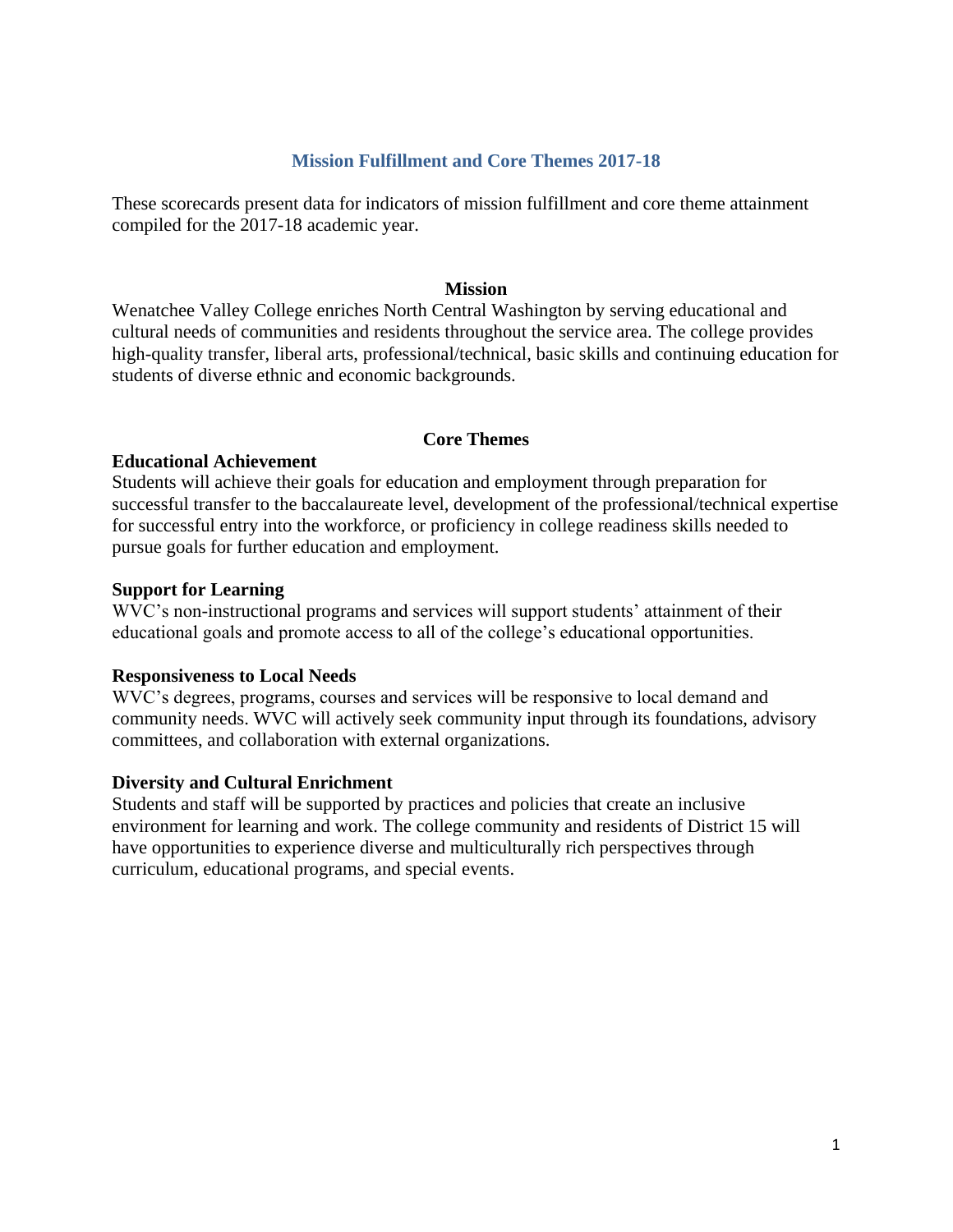# **Mission Fulfillment 2017-18**

| <b>Core Theme</b>               | <b>Indicators</b> | Score | <b>Possible</b> |
|---------------------------------|-------------------|-------|-----------------|
| <b>Educational Achievement</b>  | 17                | 34    | 34              |
| <b>Support For Learning</b>     |                   |       | 14              |
| Responsiveness To Local Needs   |                   | 12    | 14              |
| Diversity & Cultural Enrichment |                   |       |                 |
| <b>Total</b>                    | 39                | 71    | 78              |

### **Overall Mission Fulfillment Score: 91% Grade: A-**

| Educational Achievement Score: 100% Grade: A |  |
|----------------------------------------------|--|
|----------------------------------------------|--|

| <b>Sub-Objective</b>      | Indicators |    | Score   Possible |
|---------------------------|------------|----|------------------|
| <b>Student Progress</b>   |            | 18 |                  |
| <b>Student Transition</b> |            | 16 | 16               |
| Total                     | 17         | 34 | 34               |

### **Support for Learning Score: 100% Grade: A**

| <b>Sub-Objective</b>    | <b>Indicators</b> | <b>Score</b> | <b>Possible</b> |
|-------------------------|-------------------|--------------|-----------------|
| <b>Student Services</b> |                   |              |                 |
| Library                 |                   |              |                 |
| Infrastructure          |                   |              |                 |
| <b>Total</b>            |                   | 14           | 14              |

### **Responsiveness to Local Needs Score: 86% Grade: B**

| <b>Indicators   Score   Possible</b> |  |
|--------------------------------------|--|
|                                      |  |

# **Diversity & Cultural Enrichment Score: 69% Grade: D+**

| <b>Indicators   Score   Possible</b> |  |
|--------------------------------------|--|
|                                      |  |

### **Discussion**

The intent of this Mission Fulfillment and Core Themes report is to provide a central set of benchmarks that helps Wenatchee Valley College (WVC) to assess its effectiveness as an institution of higher education and to look for areas for future development and improvement. This evaluation point is a significant step in WVC's ongoing process of evaluation, planning and improvement. The Northwest Commission on Colleges and Universities (NWCCU) requires the institutions it accredits have this type of evaluation as a regular practice in demonstrating institutional mission fulfillment (NWCCU, 2017). Further, recent scholarly research demonstrates the need for colleges to demonstrate that they are seeking to understand the quality and effectiveness of their institution. There continues to be a great deal of discussion on the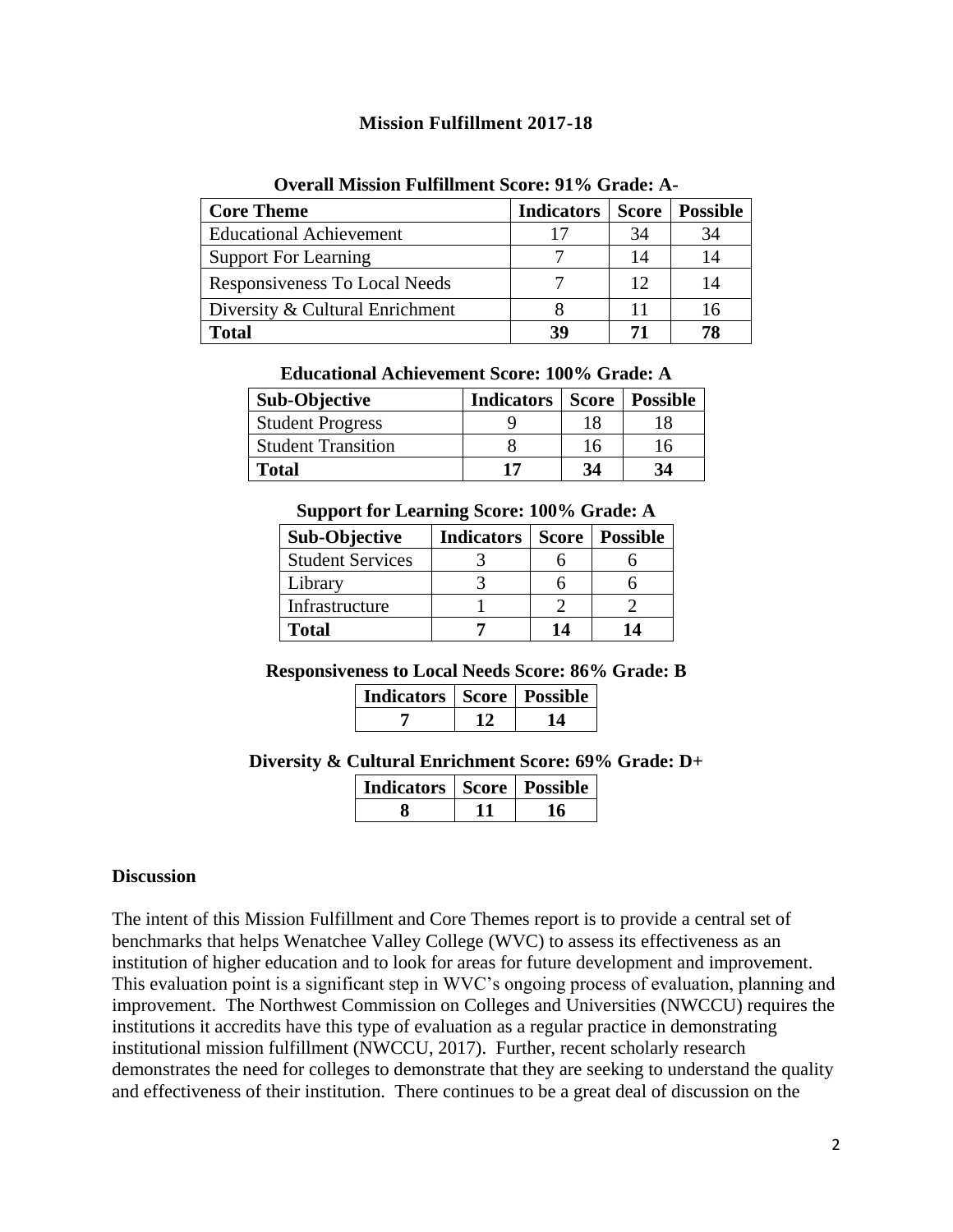process and value of core indicators and how they can be used by colleges for improvement. (Findler, et. al., 2018; Kapitulčinová, 2018; McAffery, 2018; Moore, Coates & Croucher, 2018; Martin, 2018). It is interesting to note that the discussion surrounding college indicators of achievement and improvement has become more international. It shows that WVC's process is part of a wider movement worldwide to look for ways to assess institutional effectiveness and student learning.

This report represents an inflection point for WVC, as the college completes its current accreditation cycle and moves into a new cycle. At the start of that cycle, it will be necessary to review, evaluate and improve current indicators and benchmarks, seeking to improve how the college looks at its mission and how to fulfill it. Those reading this report are encouraged to look for more effective ways to evaluate WVC's achievement of its mission and core themes.

Most of the changes in the 2017-18 indicator set were centered on the impact of the declining enrollment of the academic year. In this academic year, for the first time in WVC's history, the college failed to meet its state-funded enrollment allocation. This moved the indicator for statefunded enrolments from the "yellow" zone to the "red" area of not meeting WVC's performance expectations. As will be discussed later, the college has started to address this issue and will continue to look for ways to improve state-funded enrollments. At the same time, the college saw record enrollment of Running Start students. These two types of enrollment had significant impact on WVC's core indicators. A number of indicators moved very close to a "yellow" score, as they moved closer to the indicator threshold. While still in the "green" zone, there was clear downward movement.

Further, there were some changes made in the 2017-18 academic year in the way the college measures some of the indicators. For example, it was felt, by Cabinet and the Board that providing five separate indicators for each type of cultural event unduly weighted scoring. Instead, combining all events into one indicator allowed for greater focus on other areas of diversity and cultural enrichment that need improvement. Making this change impacted how the scoring of indicators for this year was done. Further it impacted prior year's assessments, when they were updated to the new indicator structure. You will note in the table below that mission fulfillment scores and grades shifted slightly downward when applying the change to past indicator scores. Other changes that have occurred were minor and will be noted in appropriate points in this report.

|                                    | 2013-14 | 2014-15 | 2015-16 | 2016-17 | 2017-18 |
|------------------------------------|---------|---------|---------|---------|---------|
| <b>Mission Fulfillment Percent</b> | 87%     | 89%     | 91%     | 92%     | 91%     |
| <b>Institutional Grade</b>         | $B+$    | B+      | A-      | A-      | A-      |

This year's report used the third iteration of the grading system adopted in 2016. The advantage of this system is to allow those reading the report to make a quick overall evaluation of where the college stands in terms of mission fulfillment understandable to most stakeholders. This year's summary scores show that WVC demonstrates consistent achievement of its indicators of success for its core themes and mission.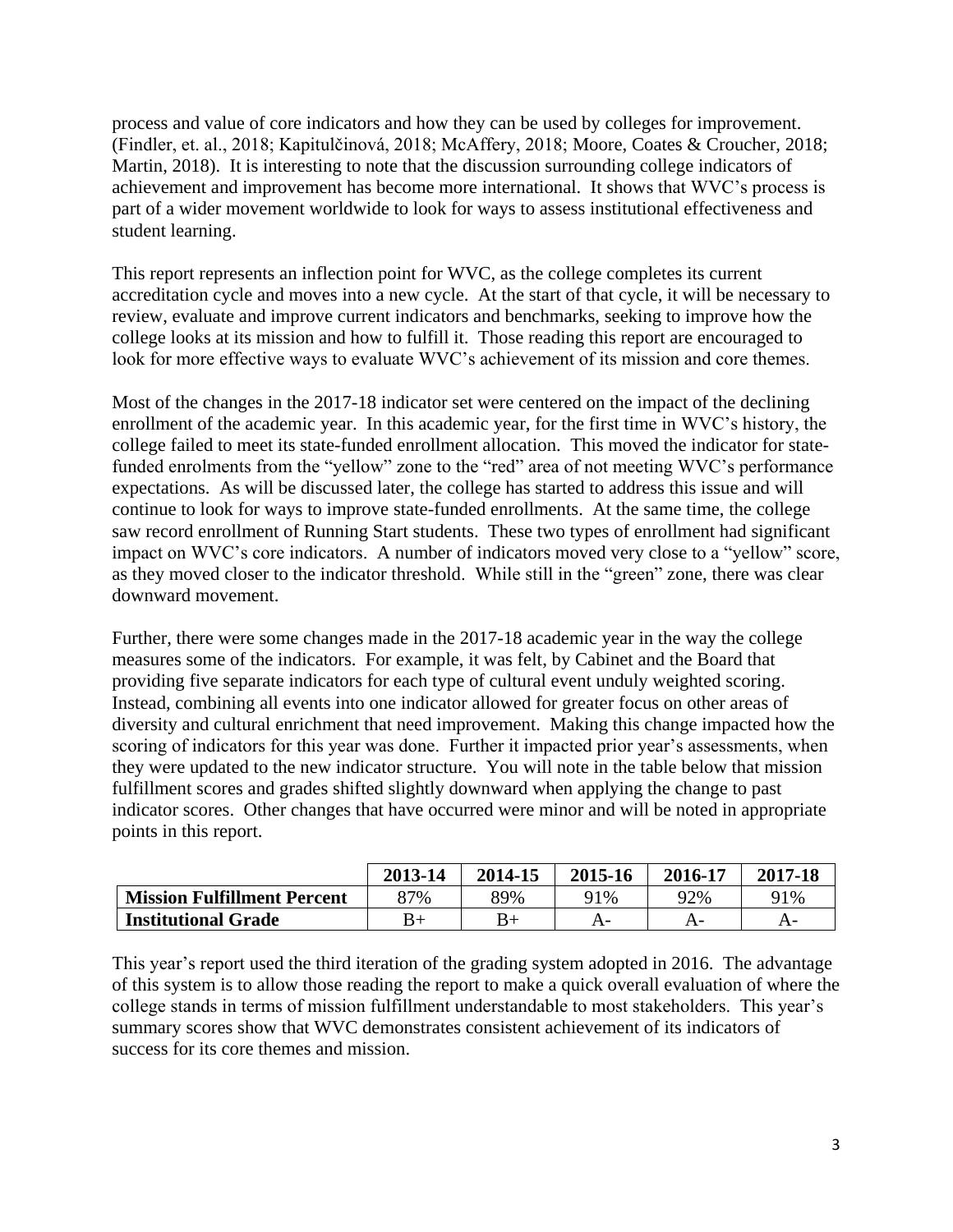However, the summary does show that the college benchmarks may not be positioned to impel the college to higher levels of achievement. In part, this is the fault of the Director of Institutional Effectiveness, who, being new to the college, asked to freeze the college's benchmarks to allow him time to adjust to and understand the current process. However, it may be necessary to move indicator benchmarks to encourage improved performance, especially with the required review of indicators for the first year of the new accreditation cycle. There will be value in college stakeholders looking at current benchmarks and deciding on what levels will work best to demonstrate college achievement and to drive college improvement.

This year a five-year summary for indicators was added to each core theme of the report. These tables were created to meet requirements for the upcoming NWCCU accreditation evaluation. However, they should be useful for stakeholders in reviewing and assessing fulfillment of the college's mission and core themes. They should further inform discussions that are starting on indicators and benchmarks moving into the next accreditation cycle.

With all of this in mind, WVC indicators of achievement of its mission and core themes continues to meet the college's expected levels of success. The college met or exceeded the benchmark of 34 of the 39 indicators, was approaching its benchmark in two indicators and failed to meet the benchmark in three indicators. Using these indicators of achievement, WVC has met its requirements for mission fulfillment.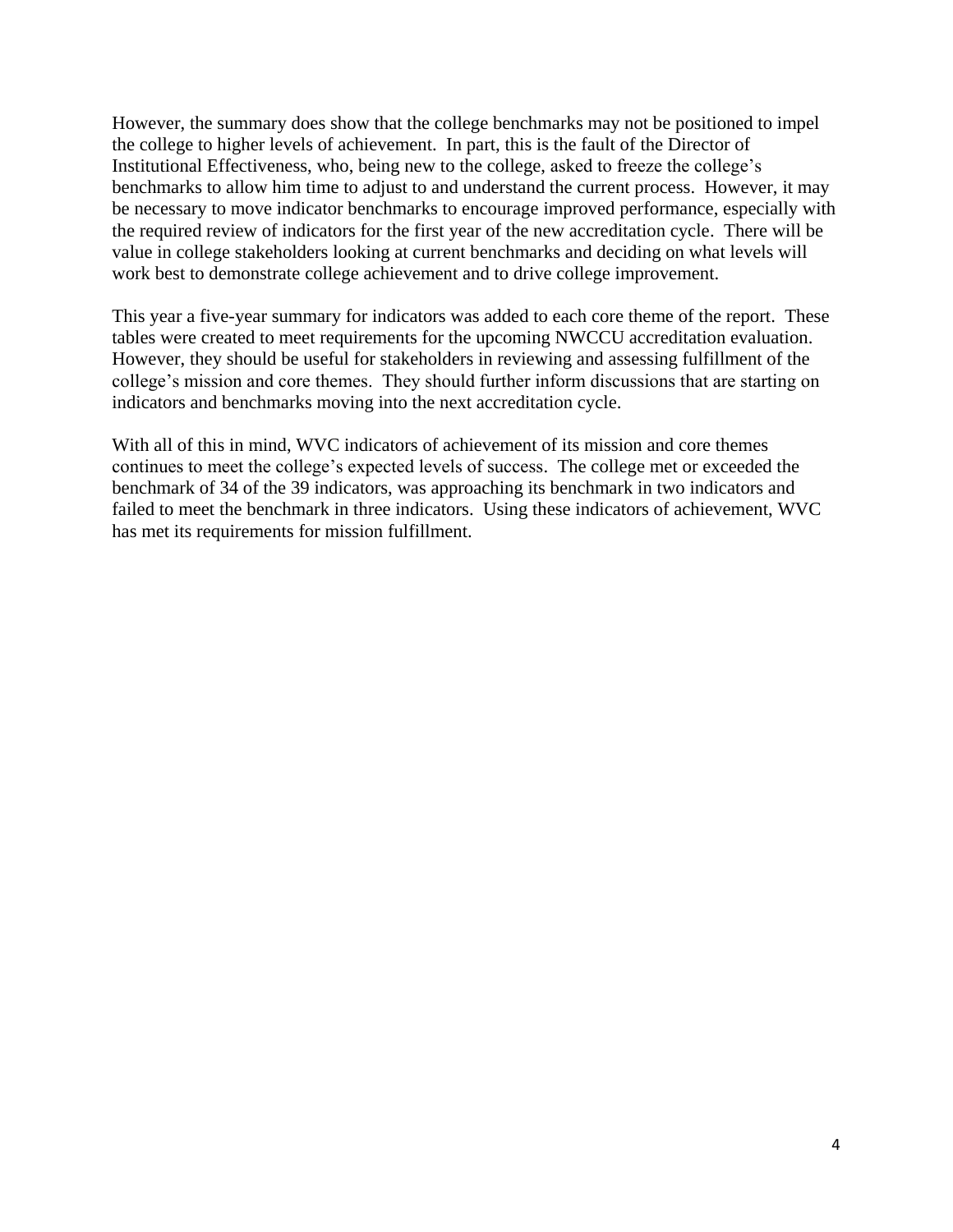# **Meeting Student and Community Needs**

### **Student Success**

**Points Possible: 100 Points Achieved: 100**

### **Performance Exceeding Benchmark:**

- Retention and completion for Opportunity Grant and Perkins programs; retention for CAMP program
- Skill gains for ABE and ESL students
- Retention and 15 credits earned in the first year for transfer students

# **Performance Meeting Benchmark:**

- Retention for workforce, developmental, and basic skills students
- 15 credits earned in the first year for workforce, and developmental students
- Degree completion for transfer students
- Degree/certificate completion for workforce students
- Student satisfaction with libraries. facilities, and technology support
- Employment rate for workforce students who left WVC in 2012-13 with at least 45 credits and GPA of 2.0 or higher

# **Performance Not Meeting Benchmark:**

• None

# **Community Engagement**

**Points Possible: 100 Points Achieved: 84**

### **Performance Exceeding Benchmark:**

- Representation of Latino students (Wenatchee) relative to district population demographics
- Running Start student participation from smaller high schools in WVC service district

# **Performance Meeting Benchmark:**

- Continuing Education and contract training enrollments
- Events for students and the community
- Percentage of Running Start students attending WVC at Omak
- Student and employee satisfaction with college environment
- Native American student enrollments for WVC at Omak
- Success of Hispanic and Native American students in moving from developmental to college-level math
- Local high school capture rate

# **Performance Not Meeting Benchmark:**

- Enrollment relative to state FTE target
- The proportion of Latino and Native American employees relative to student population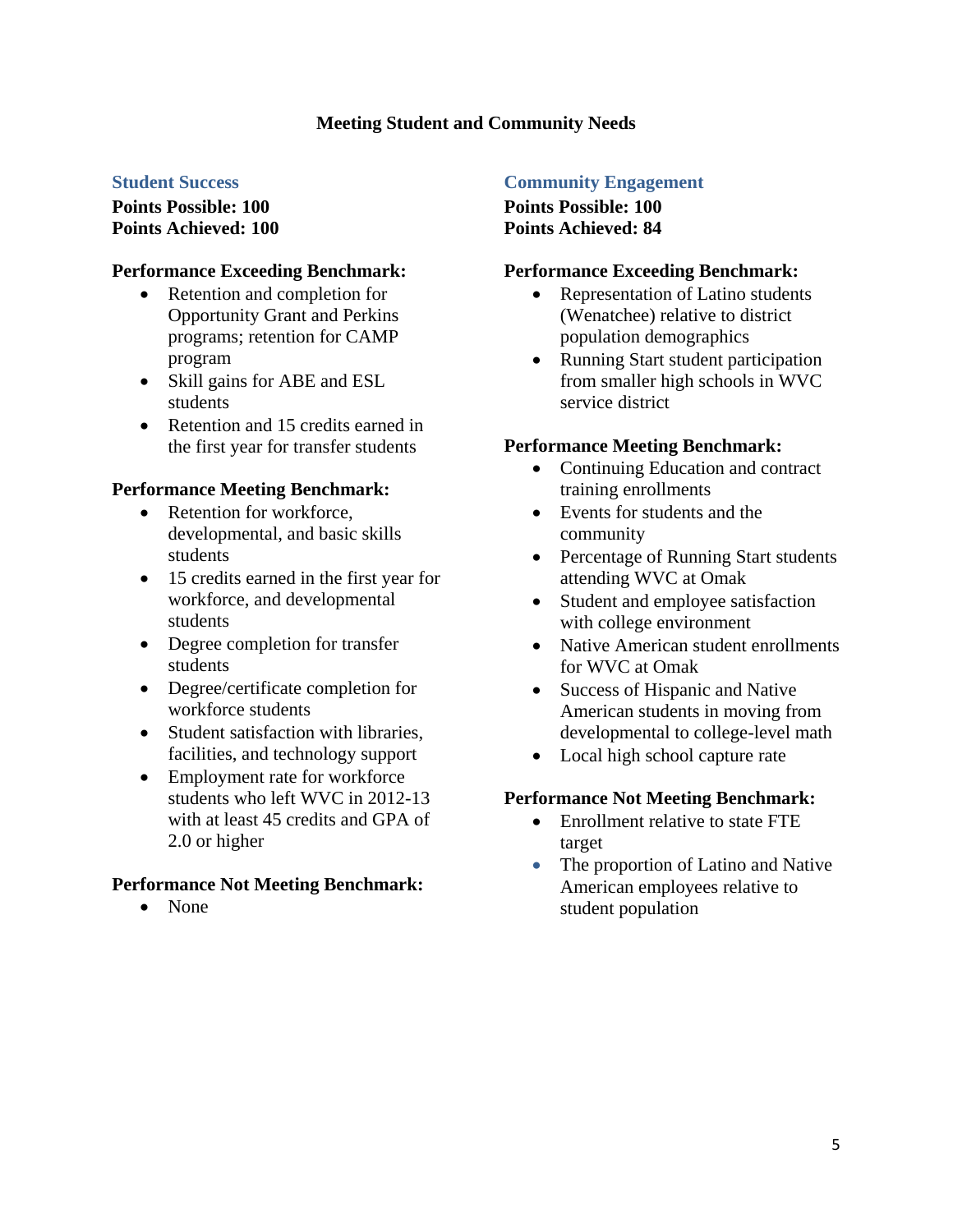# **Educational Achievement Scorecard**

Objective: Students will achieve their goals for education and employment through preparation for successful transfer to the baccalaureate level, development of the professional/technical expertise for successful entry into the workforce, or proficiency in college readiness skills needed to pursue goals for further education and employment.

| Quantitative                                                     | <b>Benchmark for Expected</b>                                                  | <b>Current Data</b>           | <b>Result</b> |
|------------------------------------------------------------------|--------------------------------------------------------------------------------|-------------------------------|---------------|
| <b>Measures</b>                                                  | <b>Performance</b>                                                             |                               |               |
|                                                                  | Transfer students: Fall to fall<br>retention rate between 53% and<br>61%       | Fall 2017 to Fall 2018<br>61% |               |
|                                                                  | Workforce students: Fall to fall<br>retention rate between 40% and<br>56%      | Fall 2017 to Fall 2018<br>45% |               |
| Retention                                                        | Developmental students: Fall to fall<br>retention rate between 42% and<br>55%  | Fall 2017 to Fall 2018<br>48% |               |
|                                                                  | Basic skills students: Fall to spring<br>retention rate between 19% and<br>28% | Fall 2017 to Spring 2018 19%  |               |
|                                                                  | Transfer students: Point earned rate<br>between 64% and 73%                    | Fall 2017 entering cohort 77% |               |
| Student achievement<br>point: 1 <sup>st</sup> 15 credits         | Workforce students: Point earned<br>rate between 57% and 77%                   | Fall 2017 entering cohort 65% |               |
| in first year                                                    | Developmental students: Point<br>earned rate between 56% and 67%               | Fall 2017 entering cohort 56% |               |
| Completion within<br><b>IPEDS</b> standard of                    | Transfer students: Completion rate<br>between 22% and 26%                      | Fall 2015 entering cohort 28% |               |
| 150% time (3 years)<br>for degree, 1.5 years<br>for certificate) | Workforce students: Completion<br>rate between 20% and 54%                     | Fall 2015 entering cohort 29% |               |

**Student Progress Indicators**

# **Student Transition Indicators**

| <b>Quantitative</b> | <b>Benchmark for Expected</b>       | <b>Current Data</b>       | <b>Result</b> |
|---------------------|-------------------------------------|---------------------------|---------------|
| <b>Measures</b>     | <b>Performance</b>                  |                           |               |
| Enrollment/completi | Transfer students: Percentage of    | 587 graduates in 2014-15; |               |
| on at 4-year        | students earning a degree within    | 42% (246) earned awards   |               |
| institution         | four years after completing AAS     | through spring 2018       |               |
|                     | between 42% and 46%                 |                           |               |
|                     | Workforce students: employment      | Students who left WVC in  |               |
|                     | rate between 79% and 86% for        | 2016-17: 82.1% employment |               |
| Employment          | students leaving WVC with at least  |                           |               |
|                     | 45 credits and GPA of 2.0 or higher |                           |               |





6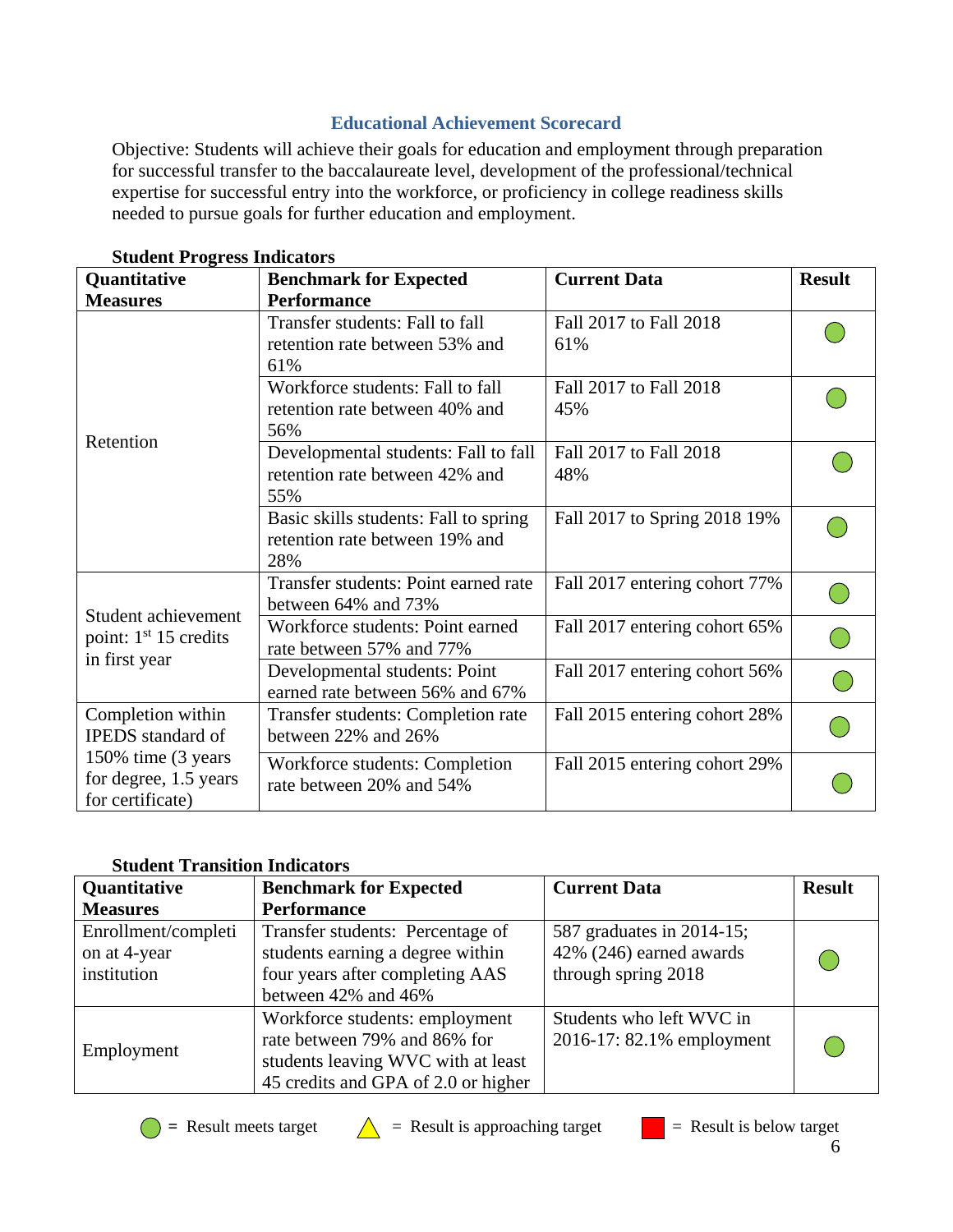| Transition to college         | Former ABE students: enrollment<br>rate in developmental or college-<br>level courses for students in BAEd<br>level 4 or GED prep will be at 20 to<br>24%. | $2017-18$ : 20% of students took<br>a college level course.                                  |  |
|-------------------------------|------------------------------------------------------------------------------------------------------------------------------------------------------------|----------------------------------------------------------------------------------------------|--|
|                               | Core abilities: students' self-                                                                                                                            | Spring 2018 stud<br>3.52 (5 point scale) for student<br>experience questions.                |  |
| <b>Student Surveys</b>        | assessment is "Agree" or better;<br>Average rating on Instruction items                                                                                    | 2017-18 graduate surveys:<br>average 4.34 (5 point scale) on<br>core abilities;              |  |
|                               | is "satisfactory" or better                                                                                                                                | 2017-18 graduate surveys<br>average 3.37 (4 point scale) on<br>satisfaction with instruction |  |
|                               | 100% of programs with external                                                                                                                             | Pass rates:<br>Nursing – RN: $96\%$ (2017)<br>Nursing – LPN: 100% (2017)                     |  |
| <b>External Certification</b> | exams meeting pass rate targets                                                                                                                            | Radiologic Tech (2017) 95%<br>Medical Lab Tech (2017)<br>100%                                |  |

# **Five-Year Educational Achievement Summary**

| <b>Key</b><br><b>Indicator</b> | <b>Measure</b> | <b>Benchmarks</b>                                                                            | 2013-14 | 2014-15 | 2015-16 | 2016-17 | 2017-18 |
|--------------------------------|----------------|----------------------------------------------------------------------------------------------|---------|---------|---------|---------|---------|
|                                |                | Transfer<br>student fall to<br>fall retention<br>between 53%<br>and 61%                      | 60%     | 62%     | 60%     | 64%     | 61%     |
| Student                        | Retention      | Workforce<br>student fall to<br>fall retention<br>rate between<br>40% and 50%                | 50%     | 53%     | 59%     | 59%     | 45%     |
| Progress                       |                | Developmental<br>student<br>retention rate<br>between 42%<br>and 55%                         | 54%     | 51%     | 56%     | 52%     | 48%     |
|                                |                | <b>Basic skills</b><br>student fall to<br>spring<br>retention rate<br>between 19%<br>and 28% | 26%     | 23%     | 38%     | 32%     | 19%     |



 $\bigcirc$  = Result meets target  $\bigwedge$  = Result is approaching target  $\bigcirc$  = Result is below target

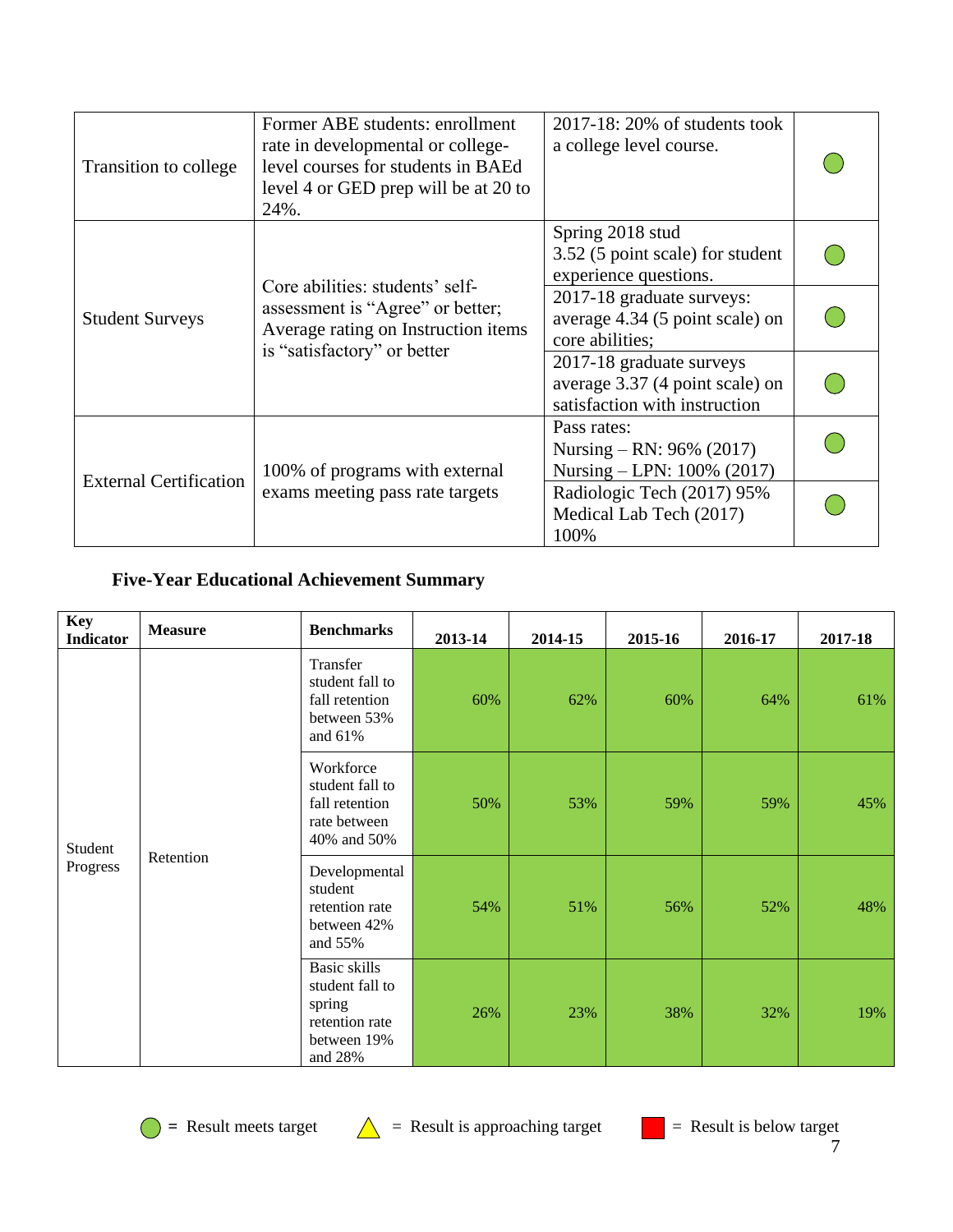|                       | Complete 15 credits in<br>first year              | Transfer<br>students:<br>Between 64%<br>and 73% of<br>students                                                                                        | 70%    | 74%    | 67% | 76% | 77% |
|-----------------------|---------------------------------------------------|-------------------------------------------------------------------------------------------------------------------------------------------------------|--------|--------|-----|-----|-----|
|                       |                                                   | Workforce<br>students:<br>Between 57<br>and77% of<br>students                                                                                         | 57%    | 62%    | 71% | 63% | 65% |
|                       |                                                   | Developmental<br>students: 56<br>and 67% of<br>students                                                                                               | 57%    | 59%    | 59% | 61% | 56% |
|                       | Completion time in                                | Transfer<br>student<br>completion<br>rate between<br>22 and 26%                                                                                       | 25%    | 26%    | 31% | 30% | 28% |
|                       | 150% of degree or<br>certificate                  | Workforce<br>student<br>completion<br>rate between<br>20 and 34%                                                                                      | 30%    | 32%    | 25% | 23% | 29% |
| Student<br>Transition | Enrollment/completion<br>at four-year institution | Percentage of<br>students<br>earning<br>bachelor's<br>degree in four<br>years after<br>leaving WVC<br>with an<br>associates<br>between 42<br>and 46%. |        | 45%    | 43% | 41% | 42% |
|                       | Employment                                        | Workforce<br>student<br>employment<br>between 79<br>and 86% for<br>students<br>leaving with<br>45 credits and<br>2.0 or higher<br><b>GPA</b>          | 74.60% | 74.60% | 77% | 83% | 82% |
|                       | Transfer to college by<br>adult basic skills      | <b>ABE</b> students<br>transitioning to<br>developmental<br>or college<br>level work 20<br>to 24%                                                     |        |        |     | 21% | 20% |

 $\bigcirc$  = Result meets target  $\bigwedge$  = Result is approaching target

 $R =$ Result is below target 8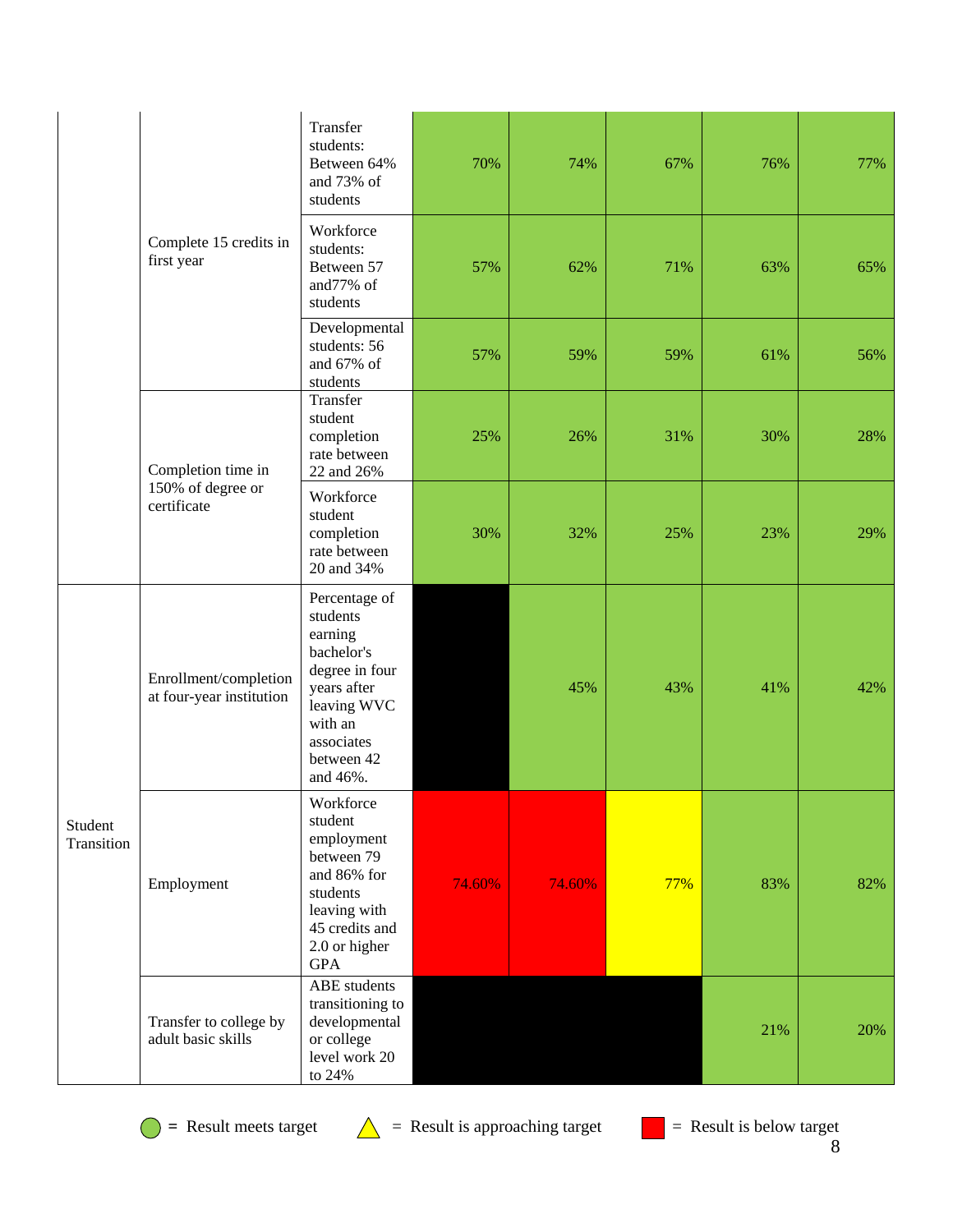|                                | Student<br>experience<br>rated above 4<br>on 5 point<br>scale   | 4.4 rating                                                         | 4.42 rating                                                 | 4.42 rating                                                          | 4.42 rating                                                     | 3.52 rating                                                    |
|--------------------------------|-----------------------------------------------------------------|--------------------------------------------------------------------|-------------------------------------------------------------|----------------------------------------------------------------------|-----------------------------------------------------------------|----------------------------------------------------------------|
| Student surveys                | Graduate<br>experience rate<br>at 4 on 5 point<br>scale         | 4.4 rating                                                         | 4.43 rating                                                 | 4.25 rating                                                          | 4.39 rating                                                     | 4.34 rating                                                    |
|                                | Graduate<br>satisfaction<br>rated 3.3 on<br>four point<br>scale | 3.45 rating                                                        | 3.45 rating                                                 | 3.43 rating                                                          | 3.49 rating                                                     | 3.37 rating                                                    |
|                                | 90% or more<br>of nursing<br>students pass                      | RN 90%,<br><b>LPN 98%</b>                                          | RN 96%,<br>LPN 100%                                         | RN 96%,<br><b>LPN 100%</b>                                           | RN 90&,<br><b>LPN 100%</b>                                      | RN 96&,<br><b>LPN 100%</b>                                     |
| Student external certification | $90\%$ of<br>Radiologic<br>Tech students<br>pass                | Radiological<br>Tech 90%,<br><b>Medical Lab</b><br><b>Tech 94%</b> | Radiological<br>Tech 90%,<br><b>Medical Lab</b><br>Tech 94^ | Radiological<br>Tech 100%,<br><b>Medical Lab</b><br><b>Tech 100%</b> | Radiological<br>100%,<br><b>Medical Lab</b><br><b>Tech 100%</b> | Radiological<br>95%,<br><b>Medical Lab</b><br><b>Tech 100%</b> |
| <b>Possible Points</b>         |                                                                 | 30                                                                 | 32                                                          | 32                                                                   | 34                                                              | 34                                                             |
| <b>Points Earned</b>           |                                                                 | 28                                                                 | 30                                                          | 31                                                                   | 34                                                              | 34                                                             |
| Percent                        |                                                                 | 93%                                                                | 94%                                                         | 97%                                                                  | 100%                                                            | 100%                                                           |
| Grade                          |                                                                 | $A-$                                                               | A                                                           | A                                                                    | A                                                               | A                                                              |

# **Discussion**

In 2017-18, there were significant changes in Educational Achievement core theme indicators. While these changes did not impact scoring of the indicators, a number of indicators did move close to lower benchmark thresholds.

Retention numbers for workforce, developmental and transitional studies students declined in 2017-18. This drop can be traced directly to a corresponding drop in student enrollment in the academic year. The number of these non-transfer type students dropped nearly 5% over the prior year. When looking closely at the demographic and economic data surrounding these students, it becomes clear that this drop can be closely related to the improving economy of recent years. Also, workforce and transition type students have been shown to be less inclined to enroll in higher education in a strong economy (Slaughter, Slaughter & Rhodes, 2004). In addition, the enrollment drop likely impacted the number of students completing 15 or more credits in the first year.

A new all-college student survey was conducted in the spring of 2018. This provided new data for a number of indictors since the 2012-13 report. Most of the results were similar to those of the prior survey. However, the questions asking students about their satisfaction on their educational experience saw a visible shift from "very satisfied" to "satisfied" in the most recent survey.



 $\bigcirc$  = Result meets target  $\bigwedge$  = Result is approaching target  $\bigcirc$  = Result is below target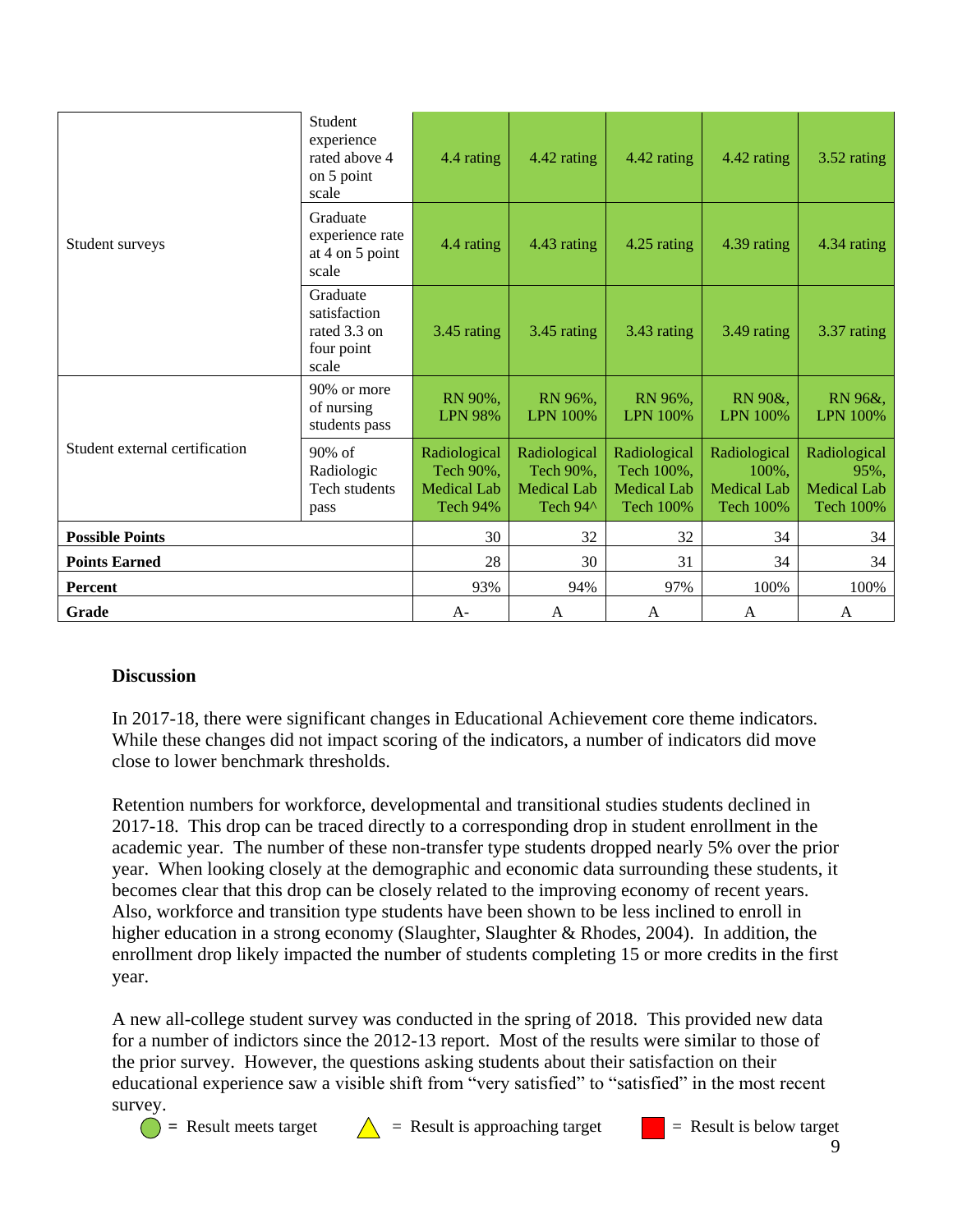The employment after leaving WVC indicator has shown marked improvement from 2016 levels. Overall employment of students having completed 45 workforce-related credits with a 2.0 GPA or better remained above the 80% threshold for a second year. As employment is often a stated goal for workforce students, this improved indicator demonstrates an important educational outcome for many of WVC's students.

|                        | Employment Arter Leaving WVC                      |     |        |     |     |
|------------------------|---------------------------------------------------|-----|--------|-----|-----|
|                        | $2013-14$   2014-15   2015-16   2016-17   2017-18 |     |        |     |     |
| <b>Est. Employment</b> | 75%                                               | 75% | $77\%$ | 83% | 82% |

**Employment After Leaving WVC**

Most other indicators have remained relatively static over the 2016-17 academic year. This demonstrates that WVC continues to meet thresholds for its indicators. It is difficult to tell if the stable nature of these indicators is due to the college being as successful as possible in those areas of achievement or the college having reached a plateau in its achievement. It is likely a combination of both. As President Richardson has pointed out on a number of occasions, it is hard to be satisfied with 65% retention of students. It points to 35% of students who are not achieving their academic goals. On the other side, there is not much room for improvement when 100% of students in a program pass external certification exams.

Future discussions on these indicators and their thresholds will take such issues into consideration. Another area of concern is that of actual measurement of indicators. A number of indicators face difficulties in the future in offering reliable data for assessment. Events external to WVC are impacting the college's ability to track students after they leave the college and to measure their success in employment and at transfer institutions. Also, the move to PeopleSoft in coming years may impact the ability to provide consistent historical data for evaluation of indicators.

These concerns aside, WVC's core theme indicators surrounding Educational Achievement continue to show the college is working well to provide educational opportunities to its students and that those students are continuing to see success that impacts their lives. It offers a strong case that WVC is working towards meeting its strategic goal of "foster[ing] an environment where students reach their educational goals and direct their own futures."





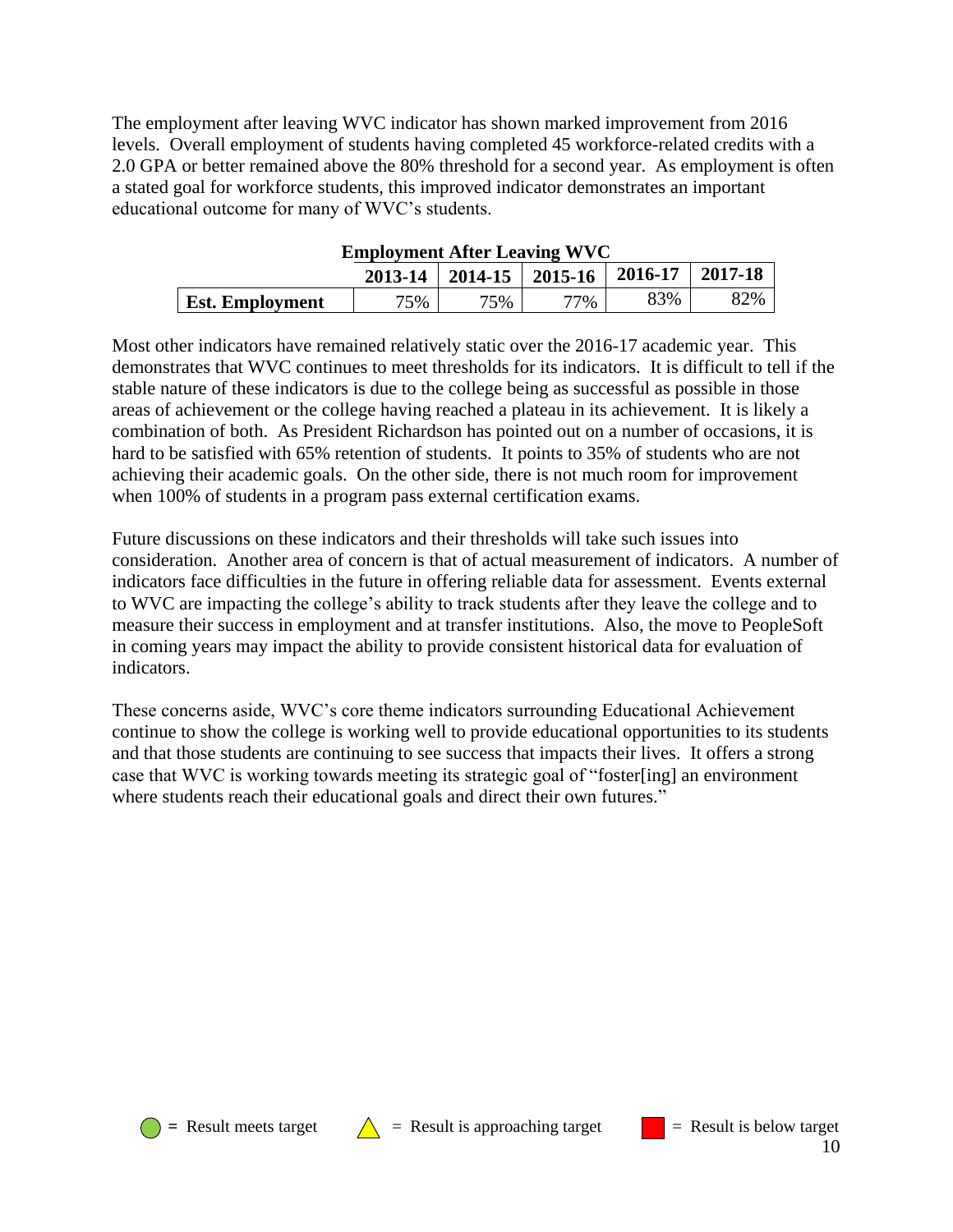# **Support for Learning Scorecard**

Objective: WVC's non-instructional programs and services will support students' attainment of their educational goals and promote access to all of the college's educational opportunities.

| Quantitative                                                                                                      | <b>Benchmark for Expected</b>                                                                                                                            | <b>Current Data</b>                                                                                                                                                                                                                                                                                                                                                                                                                                                                                                             | <b>Result</b> |
|-------------------------------------------------------------------------------------------------------------------|----------------------------------------------------------------------------------------------------------------------------------------------------------|---------------------------------------------------------------------------------------------------------------------------------------------------------------------------------------------------------------------------------------------------------------------------------------------------------------------------------------------------------------------------------------------------------------------------------------------------------------------------------------------------------------------------------|---------------|
| <b>Measures</b><br>Relationship of<br>student development<br>services to student<br>progress/learning<br>outcomes | <b>Performance</b><br>Retention and completion<br>for CAMP, Opportunity<br>Grant, and Perkins<br>participants; retention for<br>advising center contacts | CAMP 2016-17: 1st year<br>retention 96%; retention into<br>2nd year 85%<br>Opportunity Grant 2017-18:<br>87% of students served<br>retained or completed<br>MESA: 2017-18 retention rate<br>was 97%. Note that this is not<br>a full year's retention, as the<br>grant did not start with<br>students in fall of 2017.<br>Perkins 2017-18: 14.1% of<br>completions; 139% of<br>retention/transfer target<br><b>Completion Coach: students</b><br>contacted had 61% fall to<br>winter retention, 55% fall to<br>spring retention |               |
| <b>Student satisfaction</b>                                                                                       | "Satisfactory" or better on<br>graduation                                                                                                                | Spring 2018 student survey:<br>average 4.28 (5 Point Scale)<br>for student support questions                                                                                                                                                                                                                                                                                                                                                                                                                                    |               |
| with services                                                                                                     | survey/CCSSE/student<br>survey                                                                                                                           | 2017-18 graduate survey:<br>average 3.42 rating (4-point<br>scale) on satisfaction with<br>services                                                                                                                                                                                                                                                                                                                                                                                                                             |               |

# **Student Services Support**





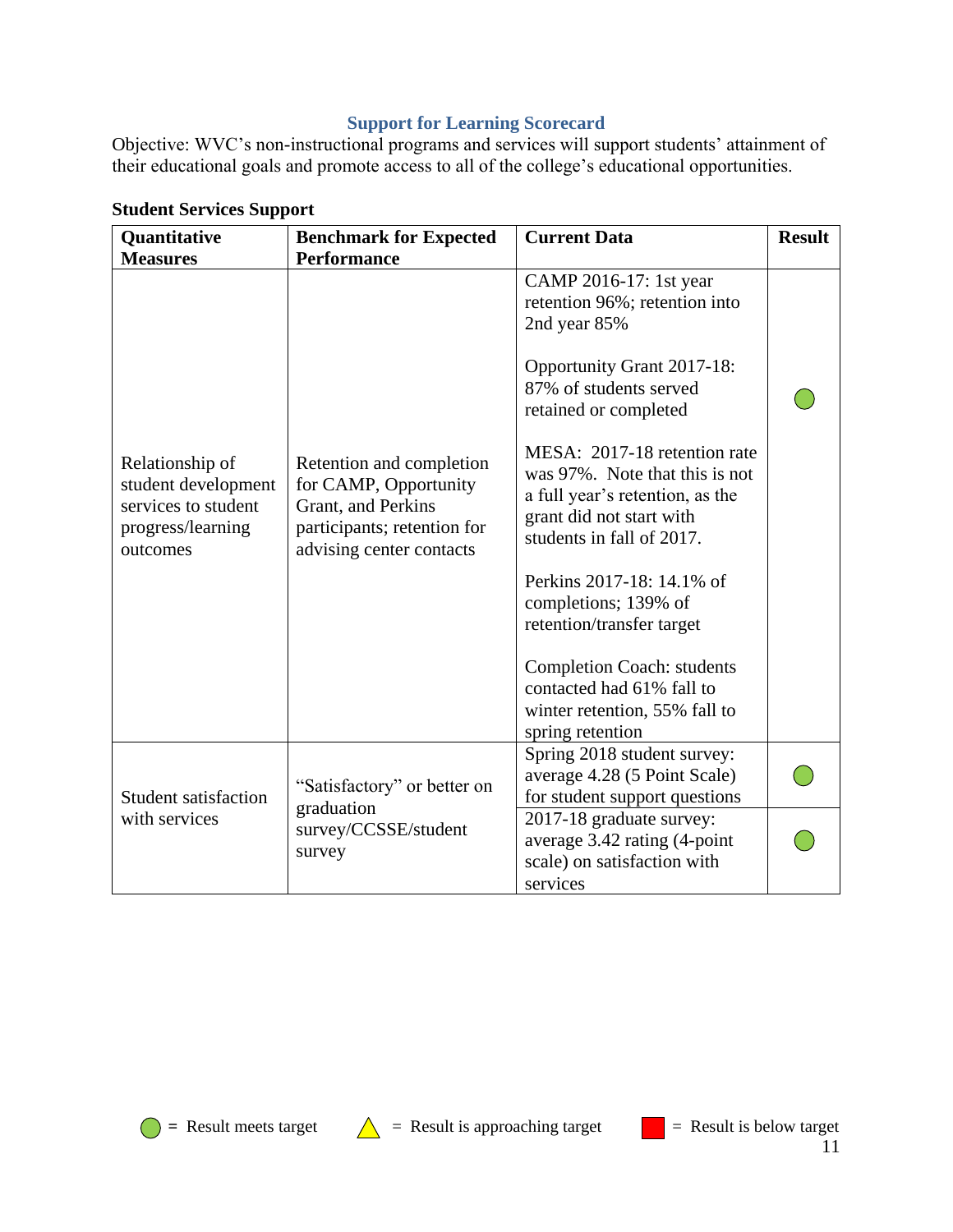# **Library Support**

| Quantitative<br><b>Measures</b>                       | <b>Benchmark for Expected</b><br><b>Performance</b>    | <b>Current Data</b>                                                                                                                                                                                                                                                     | <b>Result</b> |  |
|-------------------------------------------------------|--------------------------------------------------------|-------------------------------------------------------------------------------------------------------------------------------------------------------------------------------------------------------------------------------------------------------------------------|---------------|--|
| Support for student<br>learning and core<br>abilities | "Satisfactory" or better on<br>biennial student survey | Spring 2018 student survey:<br>average 3.71 on library/website<br>support (5 point scale)<br>2013 Library survey: Average<br>rating 4.5 or better (5 point<br>scale) of staff expertise,<br>professionalism, availability (No<br>new data)<br>2017-18 graduate survey : |               |  |
|                                                       |                                                        | Average rating of 3.27 (4 point<br>scale)                                                                                                                                                                                                                               |               |  |

# **Infrastructure Support**

| Quantitative<br><b>Measures</b>                                            | <b>Benchmark for Expected   Current Data</b><br><b>Performance</b>          |                                                                                                                                              | <b>Result</b> |
|----------------------------------------------------------------------------|-----------------------------------------------------------------------------|----------------------------------------------------------------------------------------------------------------------------------------------|---------------|
| Sufficiency of<br>facilities, technology<br>to support student<br>learning | Staff and student surveys<br>- average response<br>"satisfactory" or better | 2018 Spring Student survey<br>asked student satisfaction with<br>facilities and technology.<br>Questions scored 3.71 on four<br>point scale. |               |

# **Five-Year Support For Learning Summary**

| <b>Key</b><br><b>Indicator</b>        | <b>Measure</b>                                                         | <b>Benchmarks</b>                                                                                                             | 2013-14                                                                             | 2014-15                                                                                                                                          | 2015-16                                                                                                                                             | 2016-17                                                                                                                                                 | 2017-18                                                                                                                                                                |
|---------------------------------------|------------------------------------------------------------------------|-------------------------------------------------------------------------------------------------------------------------------|-------------------------------------------------------------------------------------|--------------------------------------------------------------------------------------------------------------------------------------------------|-----------------------------------------------------------------------------------------------------------------------------------------------------|---------------------------------------------------------------------------------------------------------------------------------------------------------|------------------------------------------------------------------------------------------------------------------------------------------------------------------------|
| Student<br><b>Services</b><br>Support | Retention<br>or<br>completion<br>of students<br>in service<br>Programs | Retention and<br>completion of<br>CAMP, TRIO,<br>Opportunity<br>Grant, MESA<br>and Perkins<br>Grant 90% of<br>program target. | Opportunity<br>Grant 92%<br>grad rate,<br><b>Perkins</b><br>127% of<br>state target | <b>CAMP</b><br>85%,<br>Opportunity<br>Grant 67%,<br>Perkins<br>$127\%$ of<br>state target,<br>Completion<br>coach 72%<br>first year<br>retention | <b>CAMP</b><br>81%,<br>Opportunity<br>Grant 97%,<br>Perkins<br>$134\%$ of<br>state target.<br>Completion<br>coach $67\%$<br>first year<br>retention | <b>CAMP</b><br>92%,<br>Opportunity<br><b>Grant 94%.</b><br>Perkins<br>$122\%$ of<br>state target,<br>Completion<br>Coach 64%<br>first year<br>retention | <b>CAMP</b><br>96%,<br>Opportunity<br>Grant<br>874%,<br><b>MESA 97%</b><br>Perkins<br>139% of<br>state target,<br>Completion<br>Coach $55%$<br>first year<br>retention |



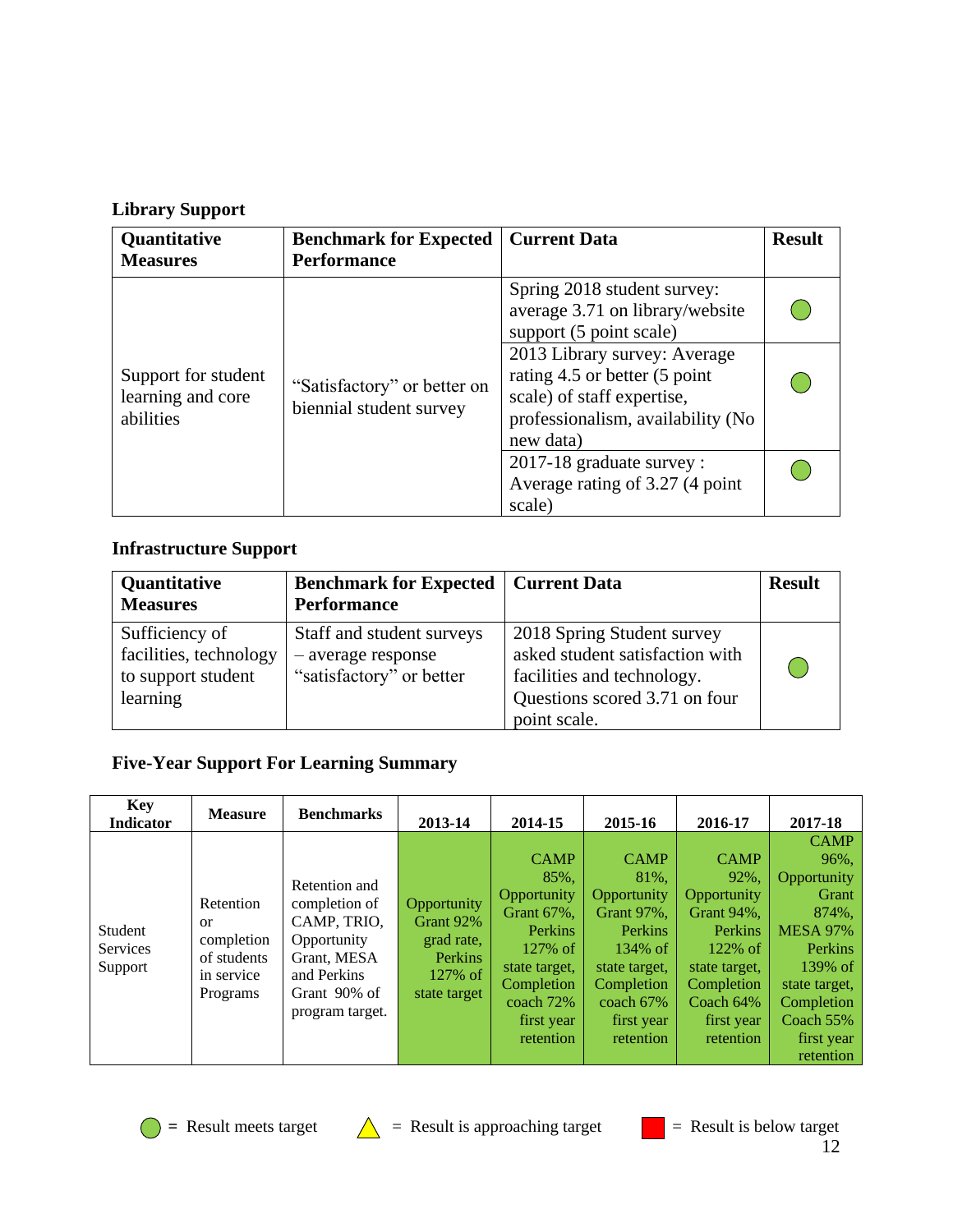| Student                       | Student<br>satisfaction                                                          | Student survey<br>greater that 3.5<br>in average<br>satisfaction on<br>5 point scale    | 3.6 rating | 3.6 rating   | 3.6 rating | 3.62 rating  | 4.28 rating |
|-------------------------------|----------------------------------------------------------------------------------|-----------------------------------------------------------------------------------------|------------|--------------|------------|--------------|-------------|
| satisfaction<br>with services | with<br>services                                                                 | Graduate<br>survey<br>satisfaction<br>average greater<br>than 3 on four<br>point scale. | 3.2 rating | 3.2 rating   | 3.9 rating | 3.49 rating  | 3.42 rating |
|                               |                                                                                  | Student survey<br>greater that 3.5<br>in average<br>satisfaction on<br>5 point scale    | 3.9 rating | 3.9 rating   | 3.9 rating | 3.99 rating  | 3.71 rating |
| Library<br>Support            | Student<br>satisfaction<br>with library<br>services                              | Graduate<br>survey<br>satisfaction<br>average greater<br>than 3 on five<br>point scale. | 4.5 rating | 4.5 rating   | 4.5 rating | 4.5 rating   | 4.5 rating  |
|                               |                                                                                  | Library survey<br>service rating<br>above 3 on 4<br>point scale                         | 3.2 rating | 3.2 rating   | 3.5 rating | 3.62 rating  | 3.27 rating |
| Infrastructure<br>support     | Sufficiency<br>of facilities,<br>technology<br>to support<br>student<br>learning | Student survey<br>satisfaction<br>above $3.5$ on $5$<br>point scale                     | 4.2 rating | 4.2 rating   | 4.2 rating | 4.0 rating   | 4.4 rating  |
| <b>Possible Points</b>        |                                                                                  |                                                                                         | 14         | 14           | 14         | 14           | 14          |
| <b>Points Earned</b>          |                                                                                  |                                                                                         | 14         | 14           | 14         | 14           | 14          |
| <b>Percent</b>                |                                                                                  |                                                                                         | 100%       | 100%         | 100%       | 100%         | 100%        |
| Grade                         |                                                                                  |                                                                                         | $A-$       | $\mathbf{A}$ | A          | $\mathbf{A}$ | A           |

# **Discussion**

Three of the indicators for the Support for Learning core theme benefited from the conduct of the 2018 Spring Student Survey. The survey provided these indicators data for the first time in four years. Going forward for these indicators, WVC plans on conducting the Community College Survey of Student Success and Engagement (CCSSE) in 2019. From then on, the goal is to conduct a local student survey and the CCSSE every three years, with a third year for more qualitative or project types of evaluation of student success.

 $\bigcirc$  = Result meets target  $\bigwedge$  = Result is approaching target  $\bigcirc$  = Result is below target Most of the survey results, both from the Graduate Survey and the Spring Student Survey, had similar results to prior years' surveys. There is one exception, where students expressed greater satisfaction with the services they received in 2018 than they did in 2013. When one drills down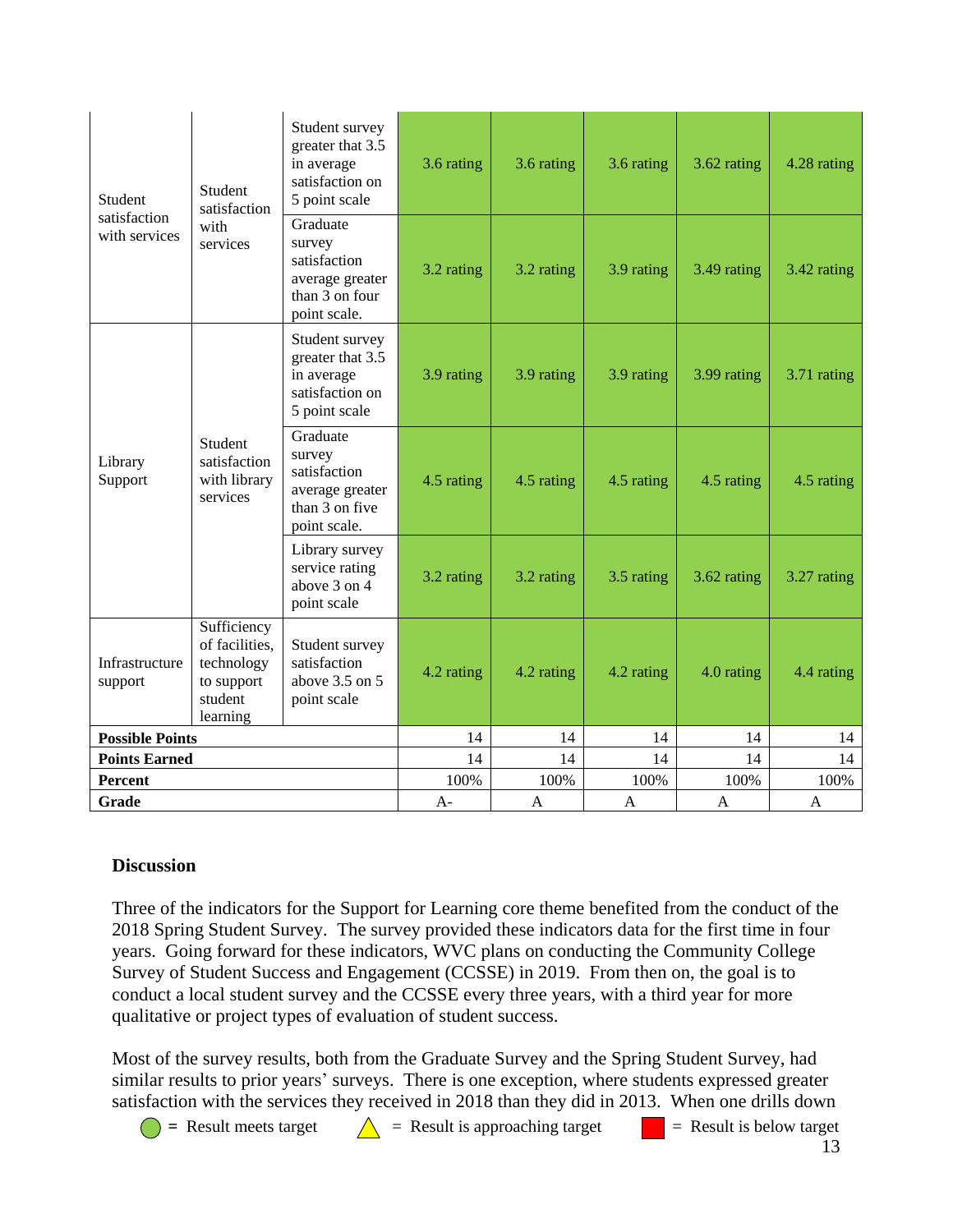to specific items of satisfaction, areas around technology support and advising received significant jumps in satisfaction. Both improved their ratings by almost 15%. Most other service ratings saw improvement, but not by such large amounts. Generally, WVC students are satisfied by the service they receive from the college.

Retention rates for a variety of student service programs remained at exceptional levels when compared to the overall college's fall to fall retention rate of near 62%. In addition to these excellent retention rates, the MESA program had similar rates of retention in its first year, though the program was not fully implemented in fall quarter. One program, the completion coach program, did have a setback in 2017-18. This was mostly due to the departure of the prior completion coach in the spring of 2018, impacting the level of service while a new coach was hired and trained. The expectation is that the new completion coach will be able to quickly catch up and match the prior excellent retention numbers.

The survey question on the student satisfaction with college infrastructure, like buildings and classrooms, changed slightly from the student conducted survey in 2017. The question asked in 2018 used a different response structure ("quality" in 2017, "satisfaction" in 2018) and moved from a five-point scale to a four-point scale. These changes make comparisons between the surveys difficult. However, student response on both surveys was generally very favorable, hence the indicator was once again a "green" rating.

The Support For Learning core theme continues to meet all of its indicator benchmarks. Generally, students are satisfied with the support they receive outside of the classroom. Also, specific student programs aimed at supporting students have seen great success in retaining and fostering student achievement.

As mentioned previously, there needs to be a discussion on the value of the Support For Learning indicators and their benchmarks. While student survey data has great value, it may not be the best way to assess WVC's fulfillment of this core theme. Like Educational Achievement, going into the next accreditation cycle, a careful look at indicators and measures is necessary.





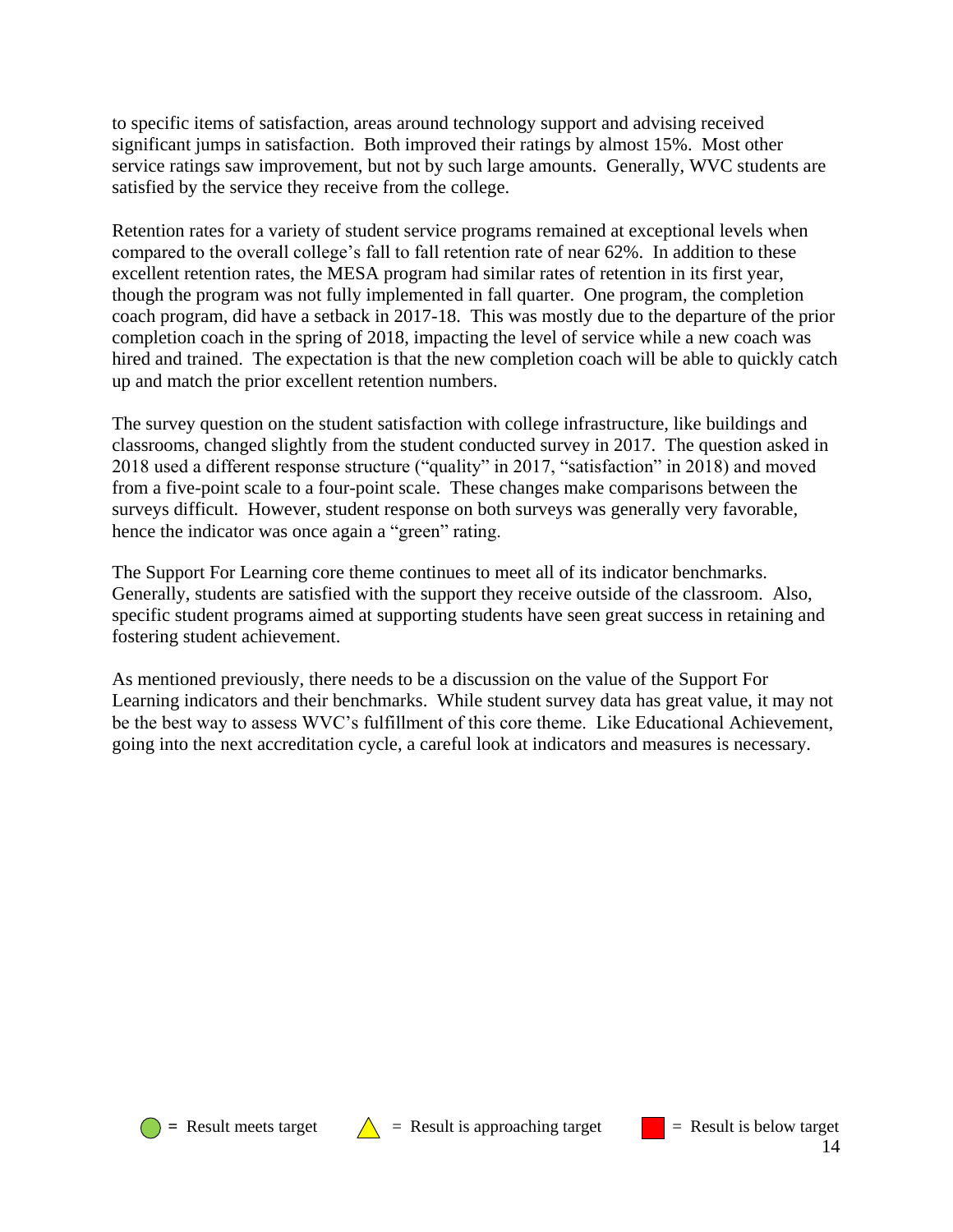# **Responsiveness to Local Needs Scorecard**

Objectives: WVC's degrees, programs, courses and services will be responsive to local demand and community needs. WVC will actively seek community input through its foundations, advisory committees, and collaboration with external organizations.

|                             | Quantitative                                            | <b>Benchmark for</b>                                                                      | <b>Current Data</b>                                                                                                | <b>Result</b> |
|-----------------------------|---------------------------------------------------------|-------------------------------------------------------------------------------------------|--------------------------------------------------------------------------------------------------------------------|---------------|
| <b>Indicators</b>           | <b>Measures</b>                                         | <b>Expected Performance</b>                                                               |                                                                                                                    |               |
|                             | <b>FTE</b><br>Enrollments                               | State FTE allocation -<br>meet or exceed                                                  | 2,385 FTEs in<br>2017-18 is 91% of<br>state allocation                                                             |               |
|                             | <b>State FTEs</b><br>generated:                         | Monitoring only                                                                           | Transfer: 1,841<br><b>FTE</b><br>Workforce: 943<br><b>FTE</b><br>Developmental:<br><b>206 FTE</b><br>BAEd: 182 FTE |               |
| Resource                    | Headcounts:                                             | Continuing Ed: 1388 to<br>2110                                                            | Continuing Ed:<br>1528                                                                                             |               |
| Allocation<br>Related to    |                                                         | Running Start: 318 to<br>522                                                              | <b>Running Start: 858</b>                                                                                          |               |
| Demand and<br>Participation | Local HS<br>graduate<br>capture<br>(enrollment)<br>rate | District HS capture fate<br>between 25% and 40%.                                          | ERDC data not<br>available for 2017-<br>18. Last year's<br>overall estimated<br>district enrollment<br>rate: 36.1% |               |
|                             | Small HS                                                | Percentage of Running<br><b>Start enrollment at Omak</b><br>campus: between 8% and<br>13% | 2017-18: 19%                                                                                                       |               |
|                             | outreach                                                | Avg. number of RS<br>students from smaller<br>high schools: between<br>141 and 163        | 2017-18: 372<br>students                                                                                           |               |
| Industry<br>Relations       | Contract and<br>employer-<br>based training             | Data is too volatile to<br>generate a benchmark at<br>this point.                         | 2015-16 221<br>students, 2016-17<br>181 students, 2017-<br>18 135 students.                                        |               |



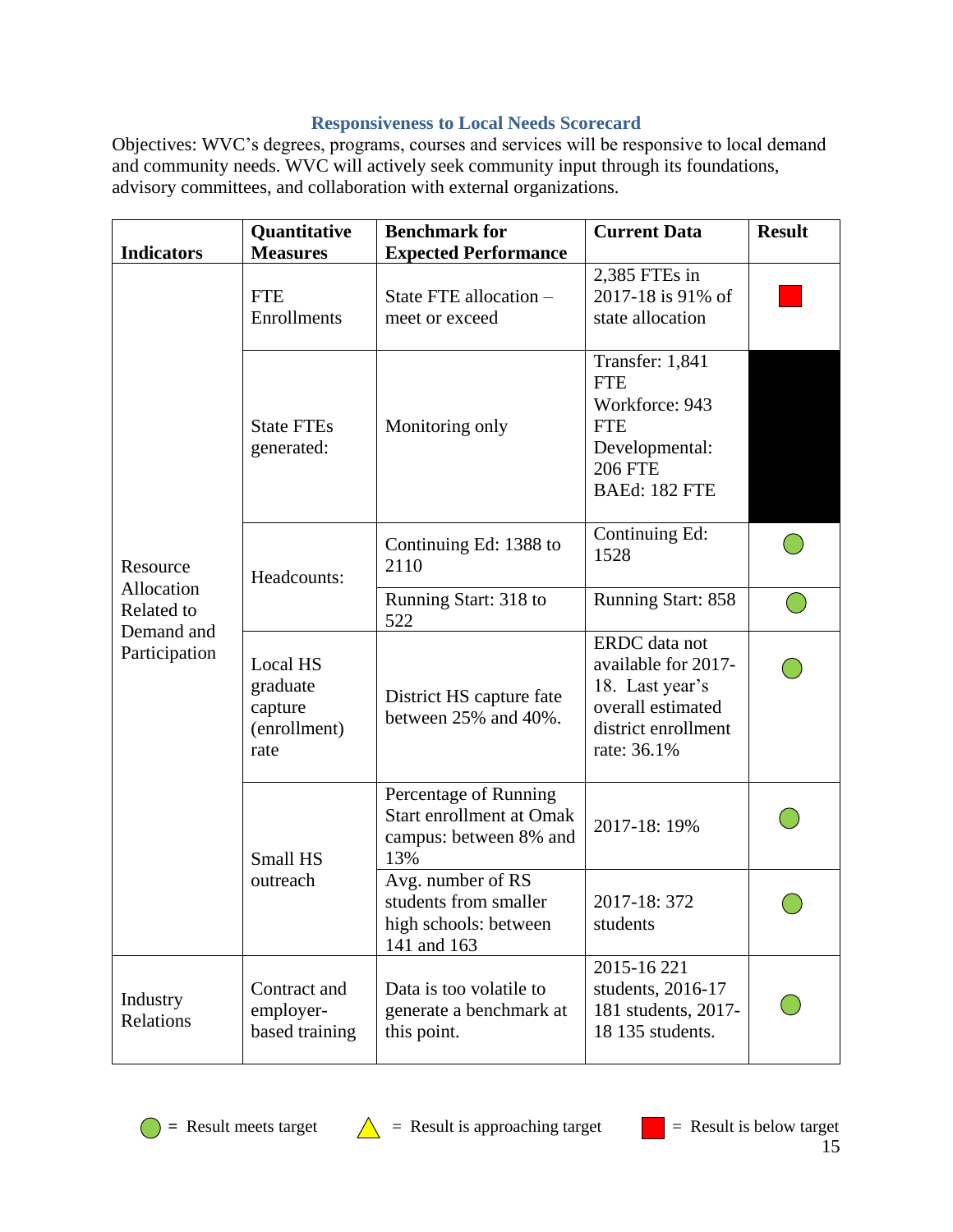| Economic<br>Development | Economic<br>Impact | Return for students,<br>taxpayers, society<br>WVC contribution to<br>regional economic<br>activity<br>Depending on approach<br>\$120 to \$160 million | <b>EMSI ROI</b><br>economic impact<br>study $(2012)$<br>\$152.8m<br>Rollover estimate<br>$(2016-17)$ of \$106<br>million. |  |
|-------------------------|--------------------|-------------------------------------------------------------------------------------------------------------------------------------------------------|---------------------------------------------------------------------------------------------------------------------------|--|
|-------------------------|--------------------|-------------------------------------------------------------------------------------------------------------------------------------------------------|---------------------------------------------------------------------------------------------------------------------------|--|

# **Five-Year Responsiveness To Local Needs Summary**

| <b>Key</b><br><b>Indicator</b>                     | <b>Measures</b>                          | <b>Benchmarks</b>                                                                                                               | 2013-14                | 2014-15                | 2015-16                        | 2016-17                              | 2017-18                       |
|----------------------------------------------------|------------------------------------------|---------------------------------------------------------------------------------------------------------------------------------|------------------------|------------------------|--------------------------------|--------------------------------------|-------------------------------|
|                                                    | <b>FTE</b><br>enrollments                | <b>State FTE</b><br>allocation met<br>or exceeded                                                                               | 109% of<br>allocation  | 101% of<br>allocation  | 101% of<br>state<br>allocation | 98% of<br>state<br>allocation        | 91% of<br>state<br>allocation |
|                                                    | <b>State FTE</b><br>generated<br>by type | N <sub>o</sub><br>benchmark,<br>monitored<br>only for<br>transfer,<br>workforce,<br>developmental<br>and Basic<br><b>Skills</b> |                        |                        |                                |                                      |                               |
| Resource<br>allocation<br>related to<br>demand and | Headcounts                               | Continuing<br>education<br>student course<br>headcounts<br>1388 to 2110                                                         | 1409<br>enrollments    | 1727<br>enrollments    | 2247<br>enrollments            | 2367<br>enrollments                  | 1528                          |
| participation                                      |                                          | <b>Running Start</b><br>student<br>headcounts<br>318 to 522                                                                     | 544 fall<br>enrollment | 618 fall<br>enrollment | <b>571 fall</b><br>enrollment  | <b>710 Fall</b><br><b>Enrollment</b> | 858 fall<br>enrollment        |
|                                                    | Local high<br>school<br>capture rate     | District<br>capture rate<br>between 25<br>and 40%                                                                               |                        | 26%                    | 36.40%                         | 36.10%                               | 36%                           |
|                                                    | Small high<br>school<br>outreach         | Percentage of<br><b>Running Start</b><br>enrollment at<br>Omak<br>campus:<br>between 8%<br>and 13%                              | 12%                    | 12%                    | 17%                            | 18&                                  | 19%                           |

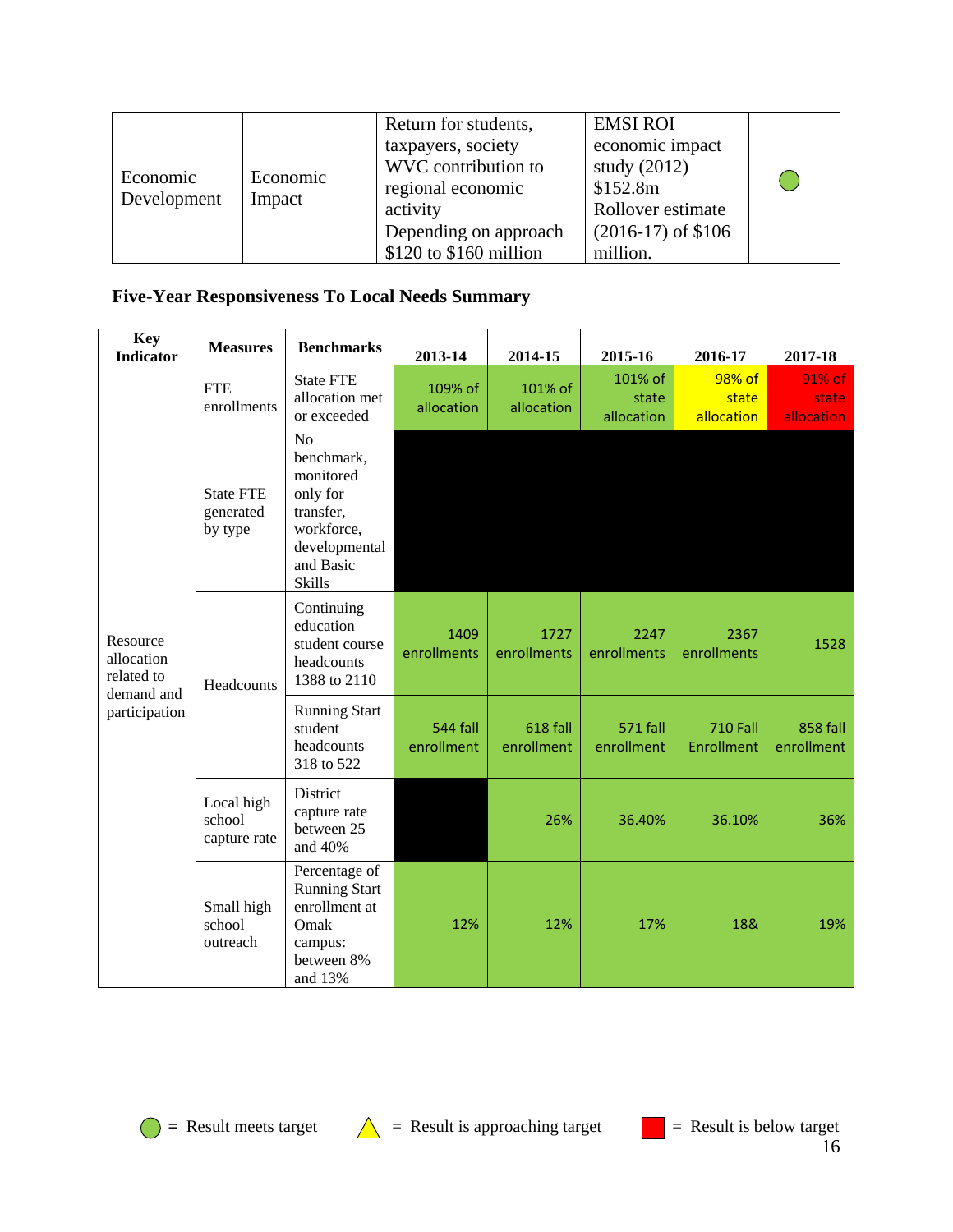|                         |                                                  | Average.<br>number of<br><b>Running Start</b><br>students from<br>smaller high<br>schools:<br>between 141<br>and 163<br>headcount | 199<br>students                                                                                   | 218<br>students                                                                                   | 249<br>students                                                                             | 313<br><b>Students</b>                                                                                               | 372<br>students                                                                                                      |
|-------------------------|--------------------------------------------------|-----------------------------------------------------------------------------------------------------------------------------------|---------------------------------------------------------------------------------------------------|---------------------------------------------------------------------------------------------------|---------------------------------------------------------------------------------------------|----------------------------------------------------------------------------------------------------------------------|----------------------------------------------------------------------------------------------------------------------|
| Industry<br>relations   | Contract<br>and<br>employer<br>based<br>training | Data too<br>volatile to<br>benchmark,<br>but expected<br>to be greater<br>than $150$<br>students.                                 |                                                                                                   |                                                                                                   |                                                                                             |                                                                                                                      |                                                                                                                      |
| Economic<br>development | Economic<br>impact                               | Estimated<br>return for<br>students,<br>taxpayers,<br>society. it<br>should be<br>higher than<br>\$120 million.                   | <b>EMSI ROI</b><br>Study<br>\$152.8<br>Million,<br>rollover<br>estimate<br>#108<br><b>Million</b> | <b>EMSI ROI</b><br>Study<br>\$152.8<br>Million,<br>rollover<br>estimate<br>#104<br><b>Million</b> | <b>EMSI ROI</b><br>Study<br>\$152.8<br>Million,<br>rollover<br>estimate<br>\$114<br>million | <b>EMSI ROI</b><br>Study<br>\$152.8<br>Million,<br><b>Expense</b><br>rollover<br>estimate<br>\$105<br><b>Million</b> | <b>EMSI ROI</b><br>Study<br>\$152.8<br>Million,<br><b>Expense</b><br>rollover<br>estimate<br>\$106<br><b>Million</b> |
| <b>Possible Points</b>  |                                                  |                                                                                                                                   | 12                                                                                                | 14                                                                                                | 14                                                                                          | 14                                                                                                                   | 14                                                                                                                   |
| <b>Points Earned</b>    |                                                  |                                                                                                                                   | 12                                                                                                | 14                                                                                                | 14                                                                                          | 13                                                                                                                   | 12                                                                                                                   |
| <b>Percent</b>          |                                                  |                                                                                                                                   | 100%                                                                                              | 100%                                                                                              | 100%                                                                                        | 93%                                                                                                                  | 86%                                                                                                                  |
| Grade                   |                                                  |                                                                                                                                   | A                                                                                                 | A                                                                                                 | A                                                                                           | $A-$                                                                                                                 | B                                                                                                                    |

# **Discussion**

Most of the Response to Local Needs indicators are centered on measuring WVC's ability to provide access to the college's service district and the resulting economic impact that service provides back to the community. Six of the seven indicators met or exceeded the set benchmarks. However, WVC's enrollment of state-supported students continued to decline to a point where for the first time in the college's history the college failed to meet its state enrollment allocation.

# **WVC Enrollments Relative To State Allocation**

|                                       | 2013-14 | 2014-15 | 2015-16 | 2016-17 | 2017-18 |
|---------------------------------------|---------|---------|---------|---------|---------|
| <b>Annualized State-Supported FTE</b> | 2737    | 2558    | 2531    | 2548    | 2385    |
| % of State Allocation                 | 109%    | 101%    | 101%    | 98%     | 91%     |

In the 2017-18 academic year, the college served 2,385 state-supported student annualized FTE. This was 249 FTE (9%) under the allocated 2,634 FTE to WVC by the state. Some of the decline has its roots in changes made to the allocation model in the 2016-17 academic year.

 $\bigcirc$  = Result meets target  $\bigwedge$  = Result is approaching target  $\bigcirc$  = Result is below target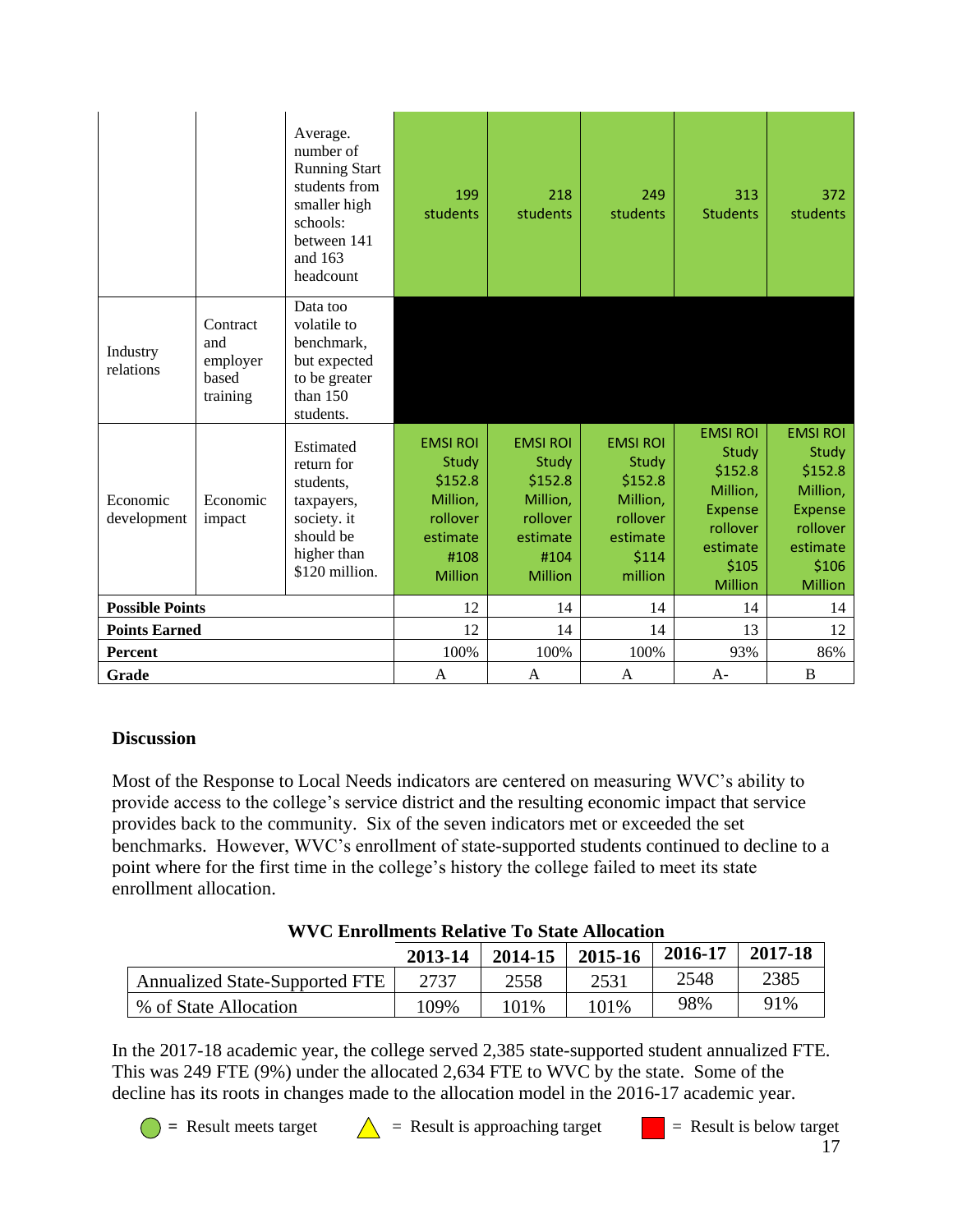Also, state-wide, Washington's community and technical colleges saw a decrease in overall enrollments. In other words, this decline in enrollment is a state-wide trend. As mentioned above, the drop is likely caused by a strong economic environment that incentivizes potential students to enter the workforce over pursing further education.

Outside of the state supported enrollments, the college continued to serve significant types of contract related students. Most common of these types of students are those in Running Start.



Running start enrollment has increased 94% over the last seven years. This growth will level into the 2017-18 academic year, as a number of the district's high schools will see a decline in junior and senior class size. Tech prep and other state-supported contract enrollments remained fairly stable in 2017-18. Continuing Education had relatively strong enrollment, which was contrary to expectations, as they tend to decline in a strong economy.

Unlike the prior two-years, data on high school transition to college is not available from the ERDC. The reason for this is multi-faceted and complex. However, SBCTC is working to develop other sources for this information, so new data for the 2018-19 academic year is expected to be available. Failing new data for the 20117-18 academic year, the prior year's data was carried over.

Excepting the decline in enrollment, Responsiveness to Local Needs indicators remained strongly positive. However, the drop in enrollment had a major impact for evaluating fulfillment of this core theme.





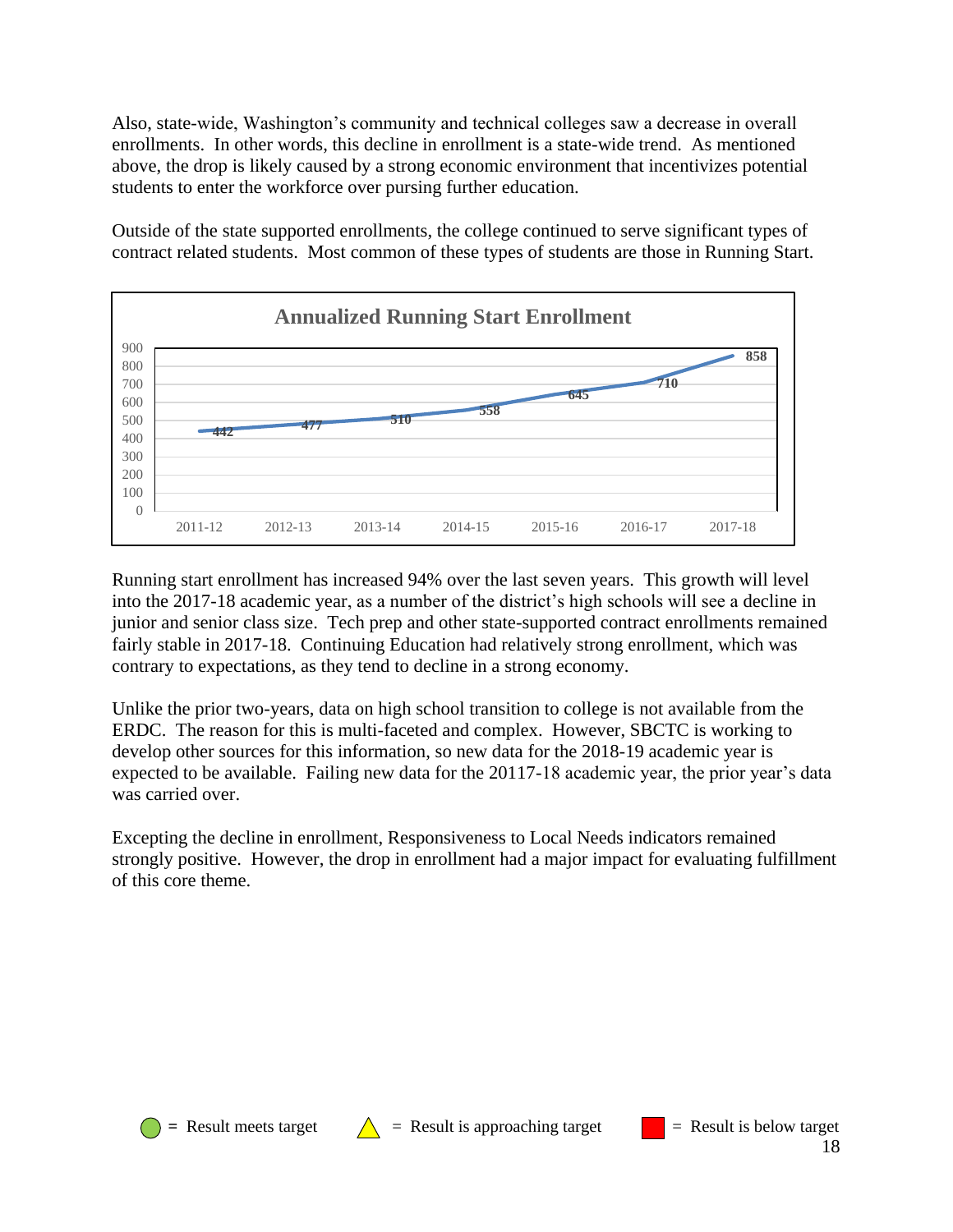# **Diversity and Cultural Enrichment Scorecard**

Objectives: Students and staff will be supported by practices and policies that create an inclusive environment for learning and work. The college community and residents of District 15 will have opportunities to experience diverse and multiculturally rich perspectives through curriculum, educational programs, and special events.

|                          | Quantitative                        | <b>Benchmark for Expected</b>                                                                                                                              |                                                                                                                                                 |  |  |
|--------------------------|-------------------------------------|------------------------------------------------------------------------------------------------------------------------------------------------------------|-------------------------------------------------------------------------------------------------------------------------------------------------|--|--|
| <b>Indicators</b>        | <b>Measures</b>                     | <b>Performance</b>                                                                                                                                         | <b>Current Data</b>                                                                                                                             |  |  |
| Inclusive<br>Environment | Student and<br>staff surveys        | "Satisfactory" or better on<br>items related to inclusiveness<br>of college environment                                                                    | Spring 2018 student survey<br>(3.46 on 4 point scale) and<br>winter 2015 staff survey: all<br>items with ratings at<br>"satisfactory" or better |  |  |
|                          | Student,<br>faculty and             | Targets based on<br>demographics in district<br>population:<br>Students - Hispanic: 20.2%<br>to 22.3%<br><b>Students - Native American</b><br>3.3% to 3.5% | Fall 2017<br>Wenatchee Students: 41%<br>Hispanic<br>Omak Students: 13% Native<br>American<br>Total Students of Color: 53%                       |  |  |
|                          | staff<br>demographic<br>S           | Faculty & staff targets based<br>on student demographics                                                                                                   | Fall 2017 Staff: 13% Hispanic<br>1% Native American<br>Total Staff of Color: 17%                                                                |  |  |
|                          |                                     | Perkins: gender distribution<br>in workforce programs<br>targets                                                                                           | 2017-18: 19.4% of<br>enrollments, 18.5% of<br>completions are nontraditional<br>gender. Both are above state<br>targets.                        |  |  |
|                          | Success of<br>underserved<br>groups |                                                                                                                                                            | Associate degrees - 800<br>completions: White 54%,<br>Native American 3%,<br>Hispanic 27%                                                       |  |  |
|                          |                                     | Reduce achievement gaps:<br>2017-18 IPEDS completions<br>report:                                                                                           | Workforce 1-year certificate -<br>162 completions: White 51%,<br>Native American 1%,<br>Hispanic 37%                                            |  |  |
|                          |                                     |                                                                                                                                                            | Workforce short certificates -<br>275 completions: White 24%,<br>Hispanic 61%, Native<br>American 2%                                            |  |  |
|                          |                                     | Reduce achievement gaps:<br>SAI Fall ATD database for<br>transition to college.                                                                            | Measures for this indicator are<br>changing. Will need to<br>develop new data.                                                                  |  |  |
| Cultural<br>Perspectives | Events for<br>students and          | Athletics: 62 to 66<br>events/year                                                                                                                         | 2016-17:<br>Athletics: 85 events                                                                                                                |  |  |
|                          | the<br>community                    | <b>Community Engagement: 19</b><br>to 30 events/year                                                                                                       | Community Engagement: 47<br>events                                                                                                              |  |  |





 $\bullet$  = Result meets target  $\qquad \qquad$  = Result is approaching target  $\qquad \qquad$  = Result is below target

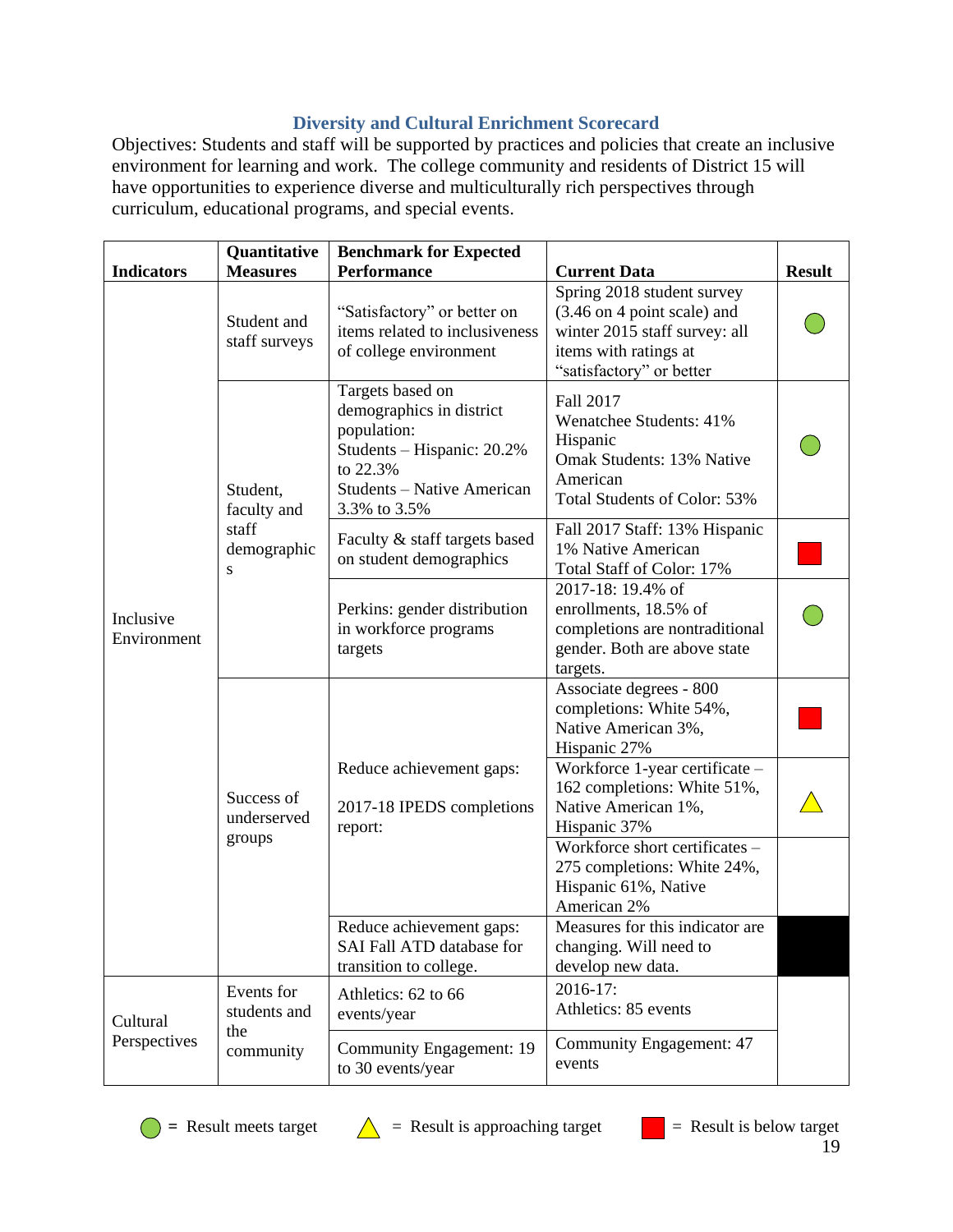|  | Cultural: 8 to 23 events/year         | Cultural: 24 events      |  |
|--|---------------------------------------|--------------------------|--|
|  | Entertainment: 6 to 15<br>events/year | Entertainment: 25 events |  |
|  | Social: 5 to 15 events/year           | Social: 33 events        |  |

# **Five-Year Diversity & Cultural Enrichment Summary**

| <b>Key</b><br><b>Indicator</b> | <b>Measures</b>                                                                                  | <b>Benchmarks</b>                                                                                                           | 2013-14                                                                                                                   | 2014-15                                                                                                                          | 2015-16                                                                                                                          | 2016-17                                                                                                                          | 2017-18                                                                                                                          |
|--------------------------------|--------------------------------------------------------------------------------------------------|-----------------------------------------------------------------------------------------------------------------------------|---------------------------------------------------------------------------------------------------------------------------|----------------------------------------------------------------------------------------------------------------------------------|----------------------------------------------------------------------------------------------------------------------------------|----------------------------------------------------------------------------------------------------------------------------------|----------------------------------------------------------------------------------------------------------------------------------|
| Inclusive<br>Environment       | Student and<br>staff<br>satisfaction<br>related to<br>inclusiveness<br>to college<br>environment | All survey<br>items have<br>average<br>rating higher<br>than 3.5 on<br>five point<br>scale                                  | 4.1 rating                                                                                                                | 4.1 rating                                                                                                                       | 4.1 rating                                                                                                                       | 4.1 rating<br>$($ on 5 point<br>scale)                                                                                           | 3.46 rating<br>$($ on 4 point<br>scale)                                                                                          |
|                                | Student<br>demographics<br>reflect district<br>population                                        | Based on<br>Washington<br>Office of<br>Financial<br>Management<br>annual<br>population<br>statistics                        | Wenatchee<br>Campus<br>35%<br>Hispanic,<br>Omak<br>Campus<br>13% Native<br>American,<br>Total<br>Students of<br>color 47% | Wenatchee<br>Campus<br>37%<br>Hispanic,<br>Omak<br>Campus<br>12% Native<br>American,<br>Total<br><b>Students of</b><br>color 49% | Wenatchee<br>Campus<br>37%<br>Hispanic,<br>Omak<br>Campus<br>12% Native<br>American,<br>Total<br><b>Students of</b><br>color 49% | Wenatchee<br>Campus<br>40%<br>Hispanic,<br>Omak<br>Campus<br>13% Native<br>American,<br>Total<br><b>Students of</b><br>color 51% | Wenatchee<br>Campus<br>41%<br>Hispanic,<br>Omak<br>Campus<br>13% Native<br>American,<br>Total<br><b>Students of</b><br>color 53% |
|                                | Faculty &<br>Staff<br>demographics<br>mirror those<br>of WVC<br>students                         | Based on<br>WVC human<br>resource data                                                                                      | <b>Staff 13%</b><br>Hispanic,<br>2% Native<br>American,<br><b>Total Staff</b><br>of Color<br>20%                          | <b>Staff 15%</b><br>Hispanic,<br>1% Native<br>American,<br><b>Total Staff</b><br>of Color<br>20%                                 | <b>Staff 15%</b><br>Hispanic,<br><b>1% Native</b><br>American,<br><b>Total Staff</b><br>of Color<br>20%                          | <b>Staff 15%</b><br>Hispanic,<br>1% Native<br>American,<br><b>Total Staff</b><br>of Color<br>20%                                 | <b>Staff 15%</b><br>Hispanic,<br>1% Native<br>American,<br><b>Total Staff</b><br>of Color<br>17%                                 |
|                                | Non-<br>Traditional<br>Student<br>Perkins<br>Targets                                             | The college<br>exceeds state<br>targets for<br>percentage<br>of students<br>enrolled in<br>and<br>completion<br>of programs |                                                                                                                           | 123% of<br>target<br>enrollment,<br>121% of<br>completion<br>target                                                              | 125% of<br>target<br>enrollment,<br>126% of<br>completion<br>target                                                              | 118% of<br>target<br>enrollment,<br>129% of<br>completion<br>target                                                              | 115% of<br>target<br>enrollment,<br>122% of<br>completion<br>target                                                              |



= Result meets target  $\bigwedge$  = Result is approaching target  $\bigcup$  = Result is below target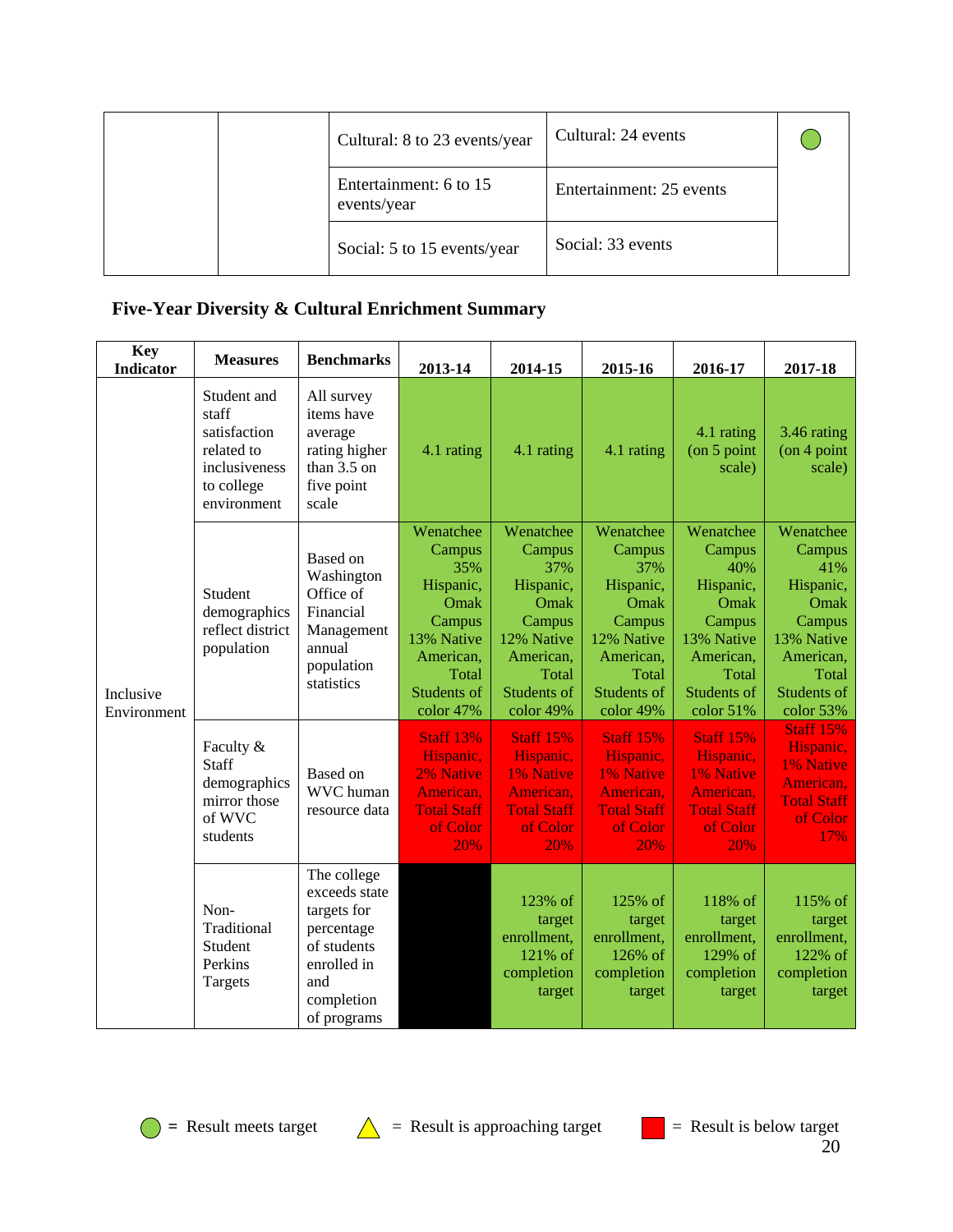|                          | Reduce<br>racial/ethnic                                 | Completion<br>of associates<br>between<br>groups<br>statistically<br>equivalent<br>Completions<br>of one-year<br>workface                                                          | For<br><b>Associates</b><br>Degrees -<br>White 64%.<br><b>Native</b><br>American<br>$3\%$ .<br><b>Hispanic</b><br>29%<br>For 1-year<br><b>Certificates</b><br><b>White 65%.</b> | For<br><b>Associates</b><br>Degrees -<br>White 66%,<br><b>Native</b><br><b>American</b><br>2%.<br><b>Hispanic</b><br>26%<br>For 1-year<br><b>Certificates</b><br>White 63%. | For<br><b>Associates</b><br>Degrees -<br>White 67%,<br><b>Native</b><br>American<br>2%.<br><b>Hispanic</b><br>26%<br>For 1-year<br><b>Certificates</b><br><b>White 67%.</b> | For<br><b>Associates</b><br>Degrees -<br><b>White 59%,</b><br><b>Native</b><br><b>American</b><br>$3\%$ .<br><b>Hispanic</b><br>28%<br>For 1-year<br><b>Certificates</b><br>White 53%, | For:<br><b>Associates</b><br><b>Degrees</b><br><b>White 54%,</b><br><b>Native</b><br><b>American</b><br>3%,<br><b>Hispanic</b><br>27%<br>For 1-year<br><b>Certificates</b><br>White 51%, |
|--------------------------|---------------------------------------------------------|------------------------------------------------------------------------------------------------------------------------------------------------------------------------------------|---------------------------------------------------------------------------------------------------------------------------------------------------------------------------------|-----------------------------------------------------------------------------------------------------------------------------------------------------------------------------|-----------------------------------------------------------------------------------------------------------------------------------------------------------------------------|----------------------------------------------------------------------------------------------------------------------------------------------------------------------------------------|------------------------------------------------------------------------------------------------------------------------------------------------------------------------------------------|
|                          | achievement<br>gaps as based<br>in IPEDS<br>completions | certificates<br>between<br>groups<br>statistically<br>equivalent.<br>Completions<br>of short-term<br>workface<br>certificates<br>between<br>groups<br>statistically<br>equivalent. | <b>Native</b><br><b>American</b><br>3%,<br><b>Hispanic</b><br>27%<br>For short-<br>term<br>certificates<br>White 48%,<br><b>Native</b><br>American<br>3%.<br>Hispanic           | <b>Native</b><br><b>American</b><br>2%,<br><b>Hispanic</b><br>25%<br>For short-<br>term<br>certificates<br>White 18%,<br><b>Native</b><br>American<br>2%,<br>Hispanic       | <b>Native</b><br><b>American</b><br>2%,<br><b>Hispanic</b><br>26%<br>For short-<br>term<br>certificates<br>White 24%,<br><b>Native</b><br>American<br>2%,<br>Hispanic       | <b>Native</b><br>American<br>$2\%,$<br>Hispanic<br>37%<br>For short-<br>term<br>certificates<br>White 23%,<br><b>Native</b><br>American<br>2%,<br>Hispanic                             | <b>Native</b><br>American<br>$1\%$ ,<br>Hispanic<br>37%<br>For short-<br>term<br>certificates<br>White 24%,<br><b>Native</b><br>American<br>2%,<br>Hispanic                              |
| Cultural<br>Perspectives | Events for<br>students and<br>community                 | WVC will<br>host at least<br>125 events<br>per year                                                                                                                                | 22%<br>129 events                                                                                                                                                               | 72%<br>136 events                                                                                                                                                           | 69%<br>158 events                                                                                                                                                           | 72%<br>139 events                                                                                                                                                                      | 61%<br>214 events                                                                                                                                                                        |
| <b>Possible Points</b>   |                                                         | 14                                                                                                                                                                                 | 16                                                                                                                                                                              | 16                                                                                                                                                                          | 16                                                                                                                                                                          | 16                                                                                                                                                                                     |                                                                                                                                                                                          |
| <b>Points Earned</b>     |                                                         | 7                                                                                                                                                                                  | 10                                                                                                                                                                              | 10                                                                                                                                                                          | 11                                                                                                                                                                          | 11                                                                                                                                                                                     |                                                                                                                                                                                          |
| Percent<br>Grade         |                                                         | 50%<br>$\boldsymbol{\mathrm{F}}$                                                                                                                                                   | 63%<br>$D-$                                                                                                                                                                     | 63%<br>$D-$                                                                                                                                                                 | 69%<br>$D+$                                                                                                                                                                 | 69%<br>$D+$                                                                                                                                                                            |                                                                                                                                                                                          |

# **Discussion**

A primary goal of WVC is to be able to match the diversity of its district to the diversity of the college's student and staff population. Research on the cognitive impact of students interacting with a diverse education environment shows that diversity improves student outcomes (Gunn, et al., 2002) In 2017, the district was 29% Latino and 35% students of color. In Okanogan County the population was 11% Native American (EMSI, 2018). In all three categories, WVC student population exceeded this diversity mix and has done so in reporting years for the college's indicators.

| $PIVCI$ sity of $IV$ vector substitution |         |         |         |         |         |  |
|------------------------------------------|---------|---------|---------|---------|---------|--|
|                                          | 2013-14 | 2014-15 | 2015-16 | 2016-17 | 2017-18 |  |
| <b>Wenatchee Percent Hispanic</b>        | 35%     | 36%     | 37%     | 40%     | 41%     |  |
| <b>Omak Percent Native American</b>      | $13\%$  | $12\%$  | 2%      | 13%     | 13%     |  |
| <b>Percent Students of Color</b>         | 47%     | 48%     | 49%     | 51%     | 52%     |  |

# **Diversity of WVC Students**





 $\bigcirc$  = Result meets target  $\bigwedge$  = Result is approaching target  $\bigcirc$  = Result is below target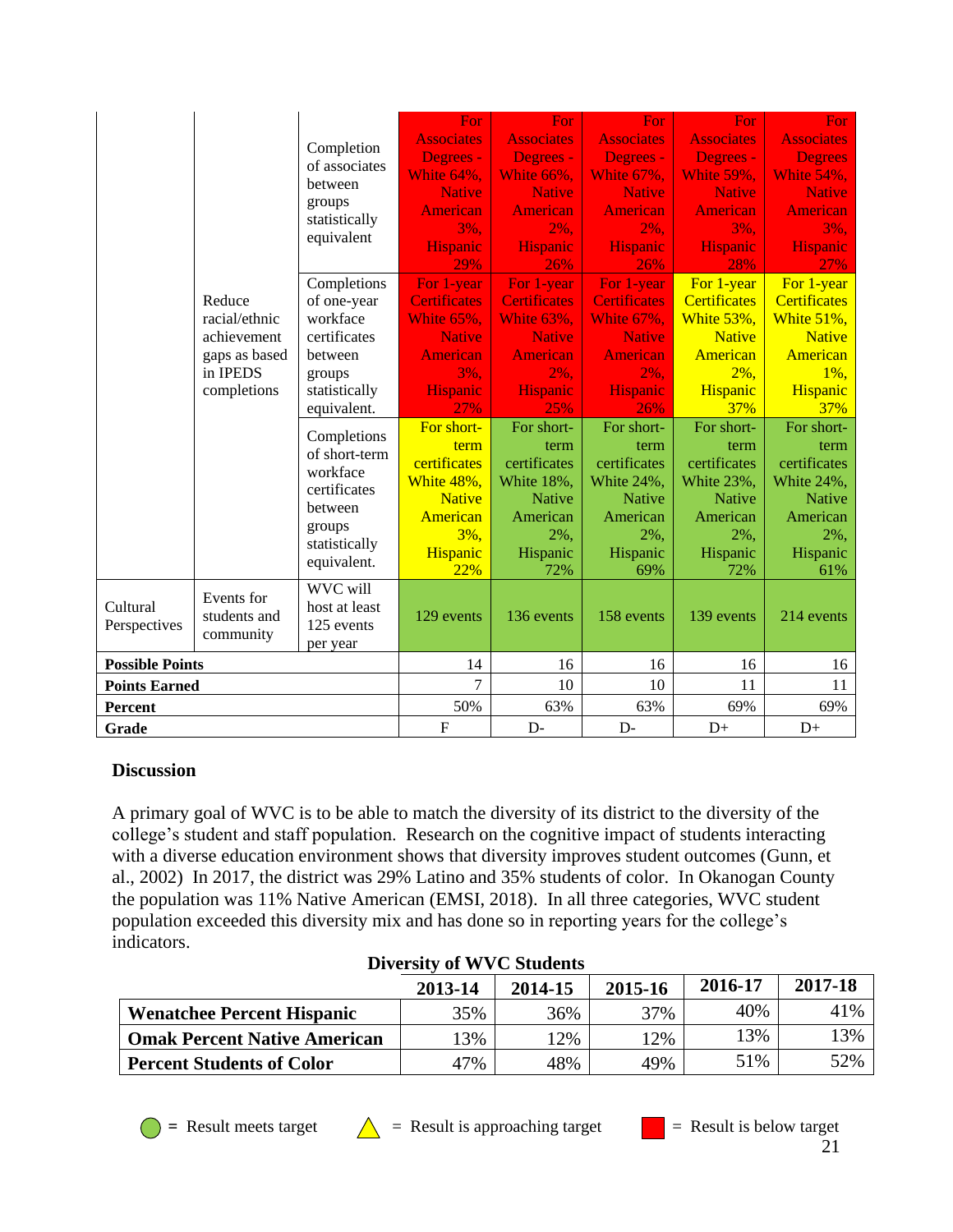WVC has not yet managed to keep up with its district or student diversity. Over the last seven years, the percentage of all WVC employees of color has shifted up 4% from fall quarter of 2011. Faculty has increased their percentage of minorities to about 16%, an improvement of 6% over the same time frame. Focusing further on the college's Latino make up, the college has



moved up from being 13% Latino in staff make up, to 15% Latino in 2017-18. Native American make up of college employees remains at about 1% of all staff and faculty. For this gap in diversity of employees of at WVC, the college's indicator in this area is deemed to be red and receives no points towards mission fulfillment.

At the same time, as WVC's student community becomes more diverse, students of color are still experiencing a gap in college achievement in two-year degree attainment and one year certificates. In the 2014-15 reporting year, 25% of students receiving two-year degrees were Latino. In 2017-18, the percentage had increased up to 27%. That is in comparison to the student population being 39% Latino in the same year. While this is a slight improvement, it still is far from equalizing the attainment rate of white students, who received 54% of two-year degrees with 48% of the college population.

This gap can be expressed more directly, where whites had an IPEDs 150% cohort graduation rate of 31% and Latino students had a 150% cohort graduation rate of 28%. This gap has narrowed significantly over the years, but is still significantly different and far from the equity WVC is striving to achieve. It should be noted as positive progress that Latino first-year retention rates now exceed those of whites.

Finally, it was decided last year to modify the measurement of the indicators surrounding WVC events. It was felt that using five indicators to score fulfillment for the core theme and overall mission fulfillment provided too much weighted impact to those events. This year, the five types of events are combined into a single indicator.

WVC is committed to promoting and enhancing the diversity and cultural impact of the educational environment it provides to its students and community. At the same time, there are distinct areas of concern surrounding issues of diversity and cultural enrichment that is reflected in the college's indicators of success. As with other core theme indicators, going into a new accreditation cycle, reviewing and assessing how to measure the college's progress for this core theme will allow the college to plan and improve around this core theme.